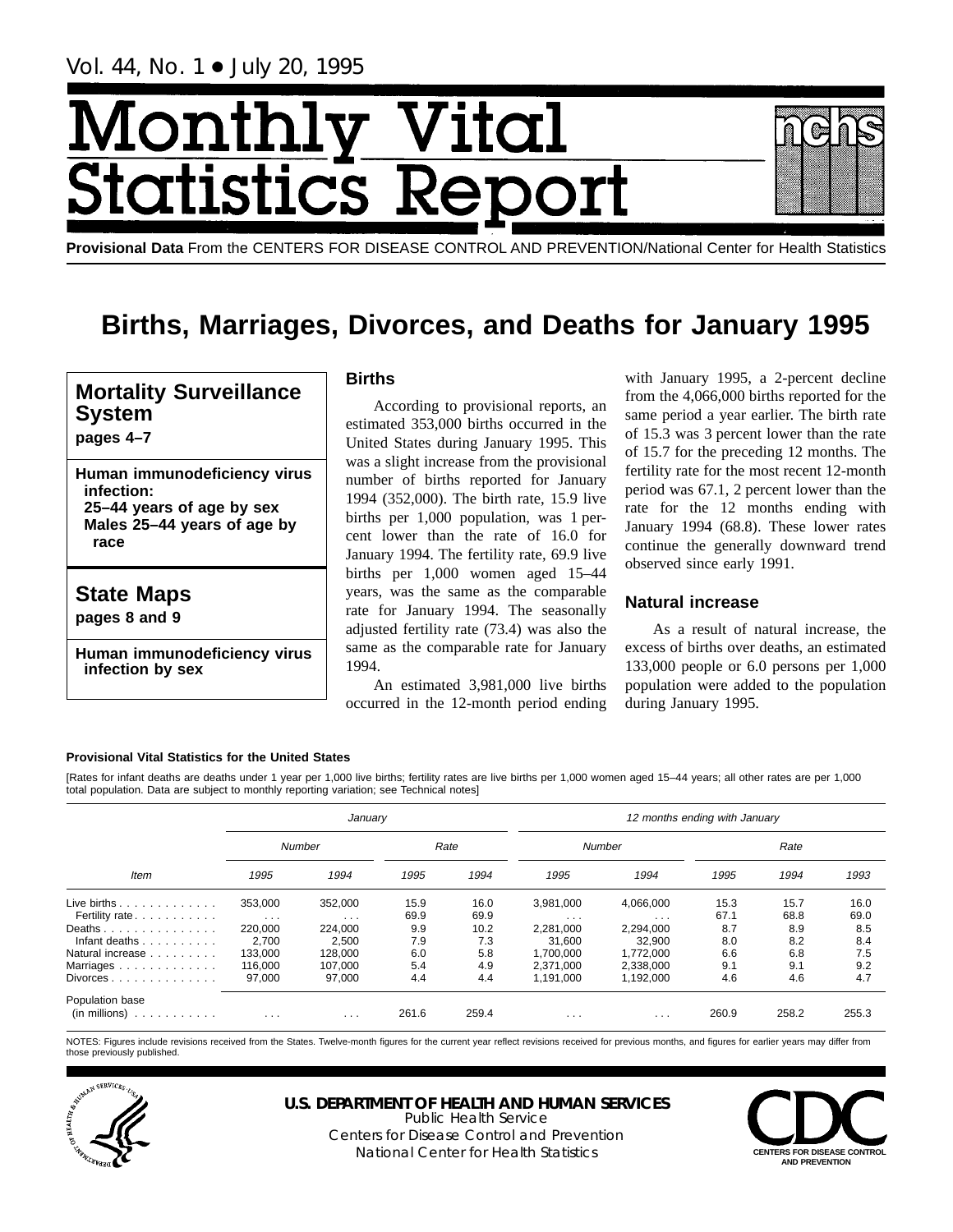For the 12-month period ending with January 1995, 1,700,000 persons were added to the population. This represented a rate of natural increase of 6.6, 3 percent lower than the rate of 6.8 for the preceding 12-month period. The decline in the rate of natural increase was due to a decrease in the birth rate and a smaller decrease in the death rate.

#### **Marriages**

There were an estimated 116,000 marriages performed in January 1995, an 8-percent increase over the number for January a year earlier (107,000). The marriage rate for January 1995 was 5.4 per 1,000 population, 10 percent higher than the comparable rate for 1994 (4.9). The marriage rate for January is typically the lowest of any month.

Approximately 2,371,000 couples married during the 12-month period ending with January 1995, a 1-percent increase over the number for the comparable period ending with January 1994 (2,338,000). The marriage rate for the period remained unchanged at 9.1.

## **Divorces**

The estimated number of divorces for January 1995 was 97,000, the same as for January 1994. The divorce rate for January per 1,000 population was 4.4 in 1994 and 1995.

The number of divorces and the divorce rate for the 12-month period ending with January 1995 were virtually unchanged from the comparable period a year earlier. The number of divorces declined slightly, from 1,192,000 in 1994 to 1,191,000 in 1995, while the divorce rate remained steady at 4.6.

## **Deaths**

For January 1995 there were an estimated 220,000 deaths in the United States. The death rate was 9.9 deaths per 1,000 population, 3 percent lower than the rate of 10.2 for January a year earlier. Among the 220,000 deaths for January 1995 were 2,700 deaths at ages under 1 year.

According to provisional statistics, the death rate for the 12 months ending with January 1995 was 8.7 deaths per







**Provisional seasonally adjusted fertility rates per 1,000 women aged 15–44 years: United States, 1991–95**



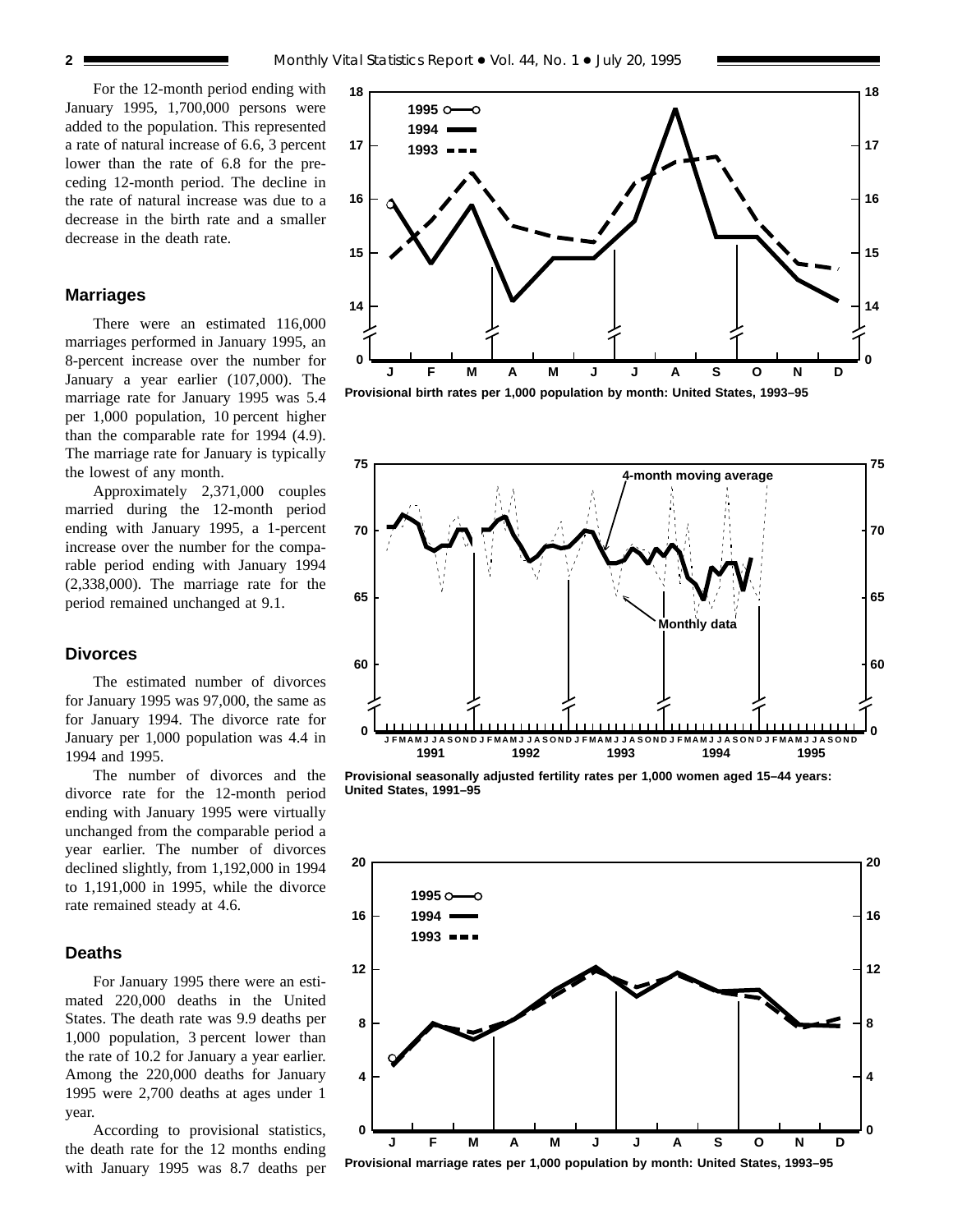## **Mortality for 1994**

Provisional mortality data based on the Current Mortality Sample (a 10-percent sample of the death certificates) are now available for the entire year. The provisional death rate per 100,000 population for 1994 was 876.9, slightly lower than the rate of 879.3 for 1993. The provisional age-adjusted death rate for 1994 was 508.9 per 100,000 U.S. standard million population, 1 percent lower than the rate of 514.3 for 1993. Age-adjusted death rates control for changes and variations in the age composition of the population; therefore, they are better indicators than crude rates for showing changes in mortality risk over time and for showing differences between race-sex groups within the population. Among the race-sex groups, the estimated age-adjusted death rate decreased for white males. By age the death rate for the total population decreased for the following age groups: 45–54 years, 65–74 years, and 85 years and over.

Among the major causes of death, the estimated death rate was higher in 1994 than in 1993 for Human immunodeficiency virus (HIV) infection. The death rates were lower in 1994 than in 1993 for Diseases of heart and Homicide and legal intervention.

The death rate for injury by firearms for 1994 was 14.7 per 100,000 population, compared with a rate of 15.0 for 1993. Between 1993 and 1994, the change in the death rate for injury by firearms was not statistically significant.

The infant mortality rate for 1994 was 791.7 per 100,000 live births, 4 percent lower than the rate of 828.8 for 1993. For 1994 the estimated infant mortality rate for infants under 28 days was 495.6, 7 percent lower than the rate of 532.9 for 1993. The infant mortality rate for infants 28 days–11 months was 296.1 compared with a rate of 295.7 for 1993. Between 1993 and 1994, the change in the mortality rate for infants 28 days–11



**Provisional death rates per 1,000 population by month: United States, 1993–95**



**Provisional infant mortality rates per 1,000 live births by month: United States, 1993–95**



**Provisional birth rates per 1,000 population for successive 12-month periods ending with month indicated: United States, 1991–95**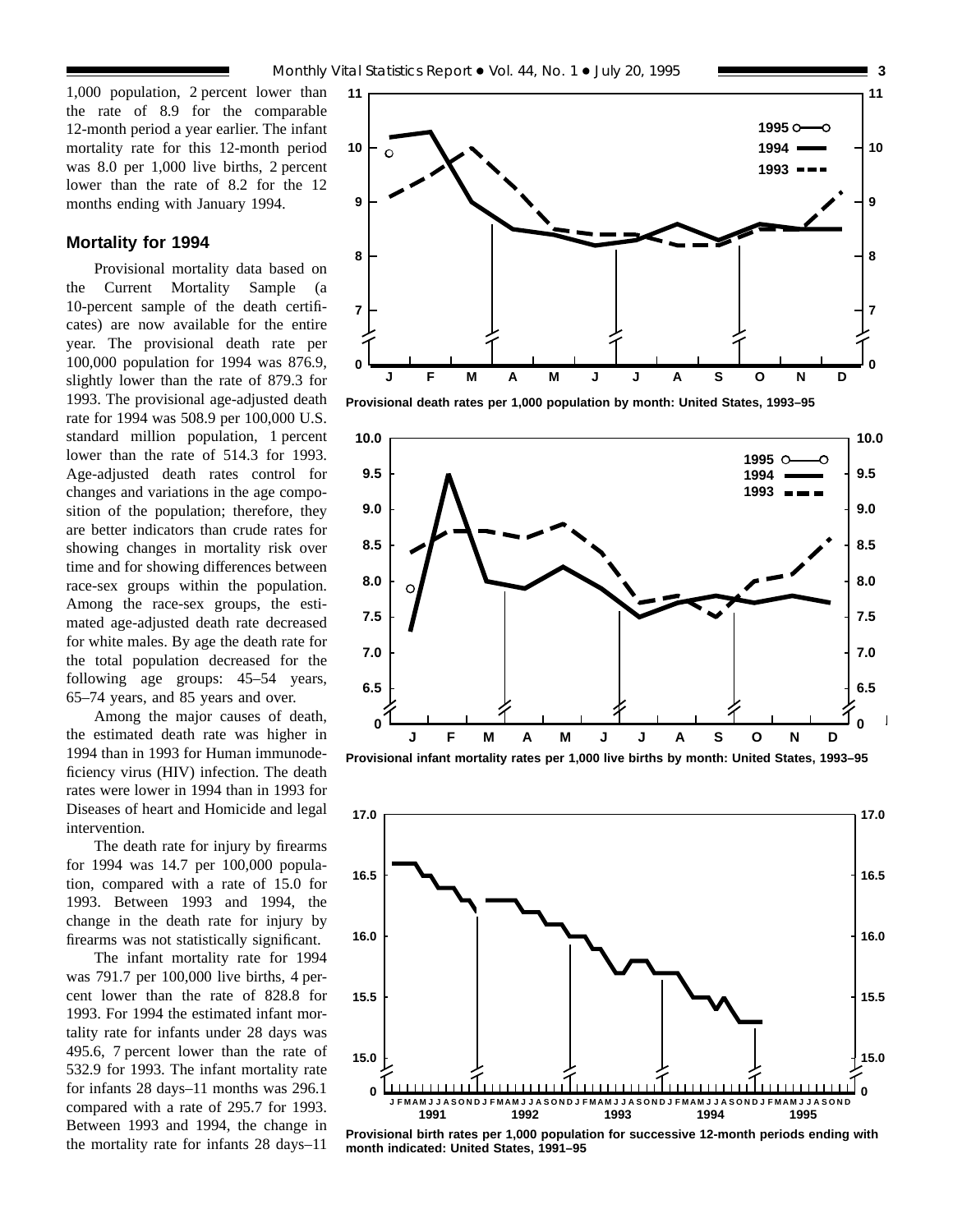months was not statistically significant. Among causes of infant death, the infant mortality rate decreased between 1993 and 1994 for Respiratory distress syndrome and Sudden infant death syndrome.

## **Mortality Surveillance System**

Discussed this month are recent trends in death rates for HIV infection for men and women aged 25–44 years and for black and white men aged 25–44 years. In this issue final mortality data are analyzed for data year 1992 and provisional data for January 1987–August 1994. A new classification for HIV infection was introduced in the United States beginning with mortality data for 1987 (see Technical notes).

In 1992, the latest year for which final mortality data are available, HIV infection was the second leading cause of death for persons aged 25–44 years and accounted for 24,629 deaths or 16 percent of all deaths for persons in this age group. For women aged 25–44 years, HIV infection was the fourth leading cause of death and accounted for 3,120 deaths or 7 percent of all deaths for this group. For men aged 25–44 years, HIV infection was the leading cause of death and accounted for 21,509 deaths or 20 percent of all deaths for this group.

HIV infection was the third leading cause of death for the white population aged 25–44 years and the leading cause of death for the black population in this age group. For black men in this age group, HIV infection was also the leading cause of death and accounted for 6,590 deaths or 25 percent of all deaths for this group. For white men aged 25–44 years, HIV infection was the second leading cause of death (after Accidents and adverse effects) and accounted for 14,738 deaths or 19 percent of all deaths for this group.

Based on 1992 final data, the death rate for HIV infection for men aged 25–44 years was 7.0 times the rate for women in this age group while the rate for black men aged 25–44 years was 3.2 times the rate for white men in this age group.

Trends based on provisional data for this cause and these demographic groups



**Provisional marriage rates per 1,000 population for successive 12-month periods ending with month indicated: United States, 1991–95**



**Provisional divorce rates per 1,000 population for successive 12-month periods ending with month indicated: United States, 1991–95**



**Provisional death rates per 1,000 population for successive 12-month periods ending with month indicated: United States, 1991–95**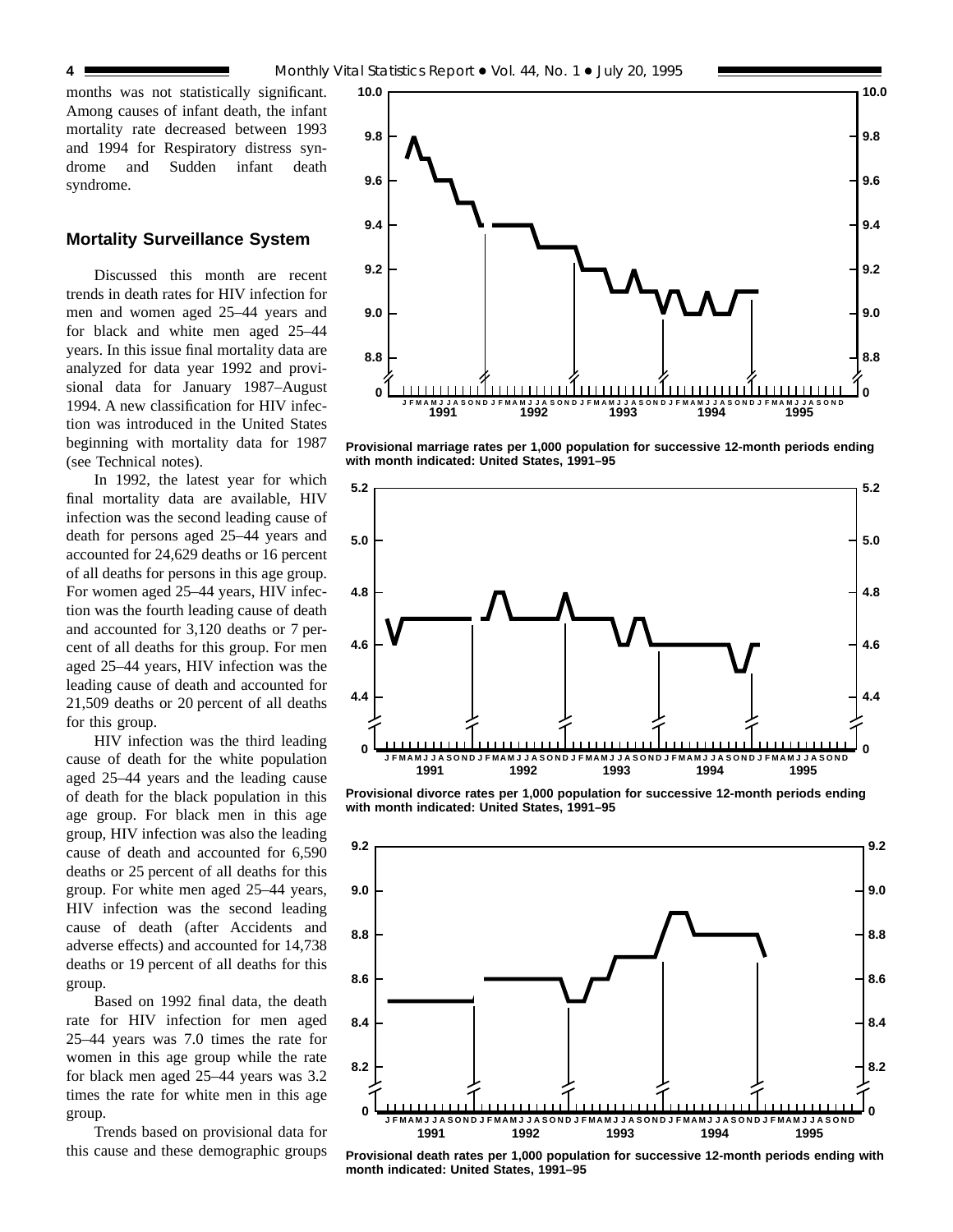are presented in the Mortality Surveillance System charts and accompanying text that follow.



**Provisional infant mortality rates per 1,000 live births for successive 12-month periods ending with month indicated: United States, 1991–95**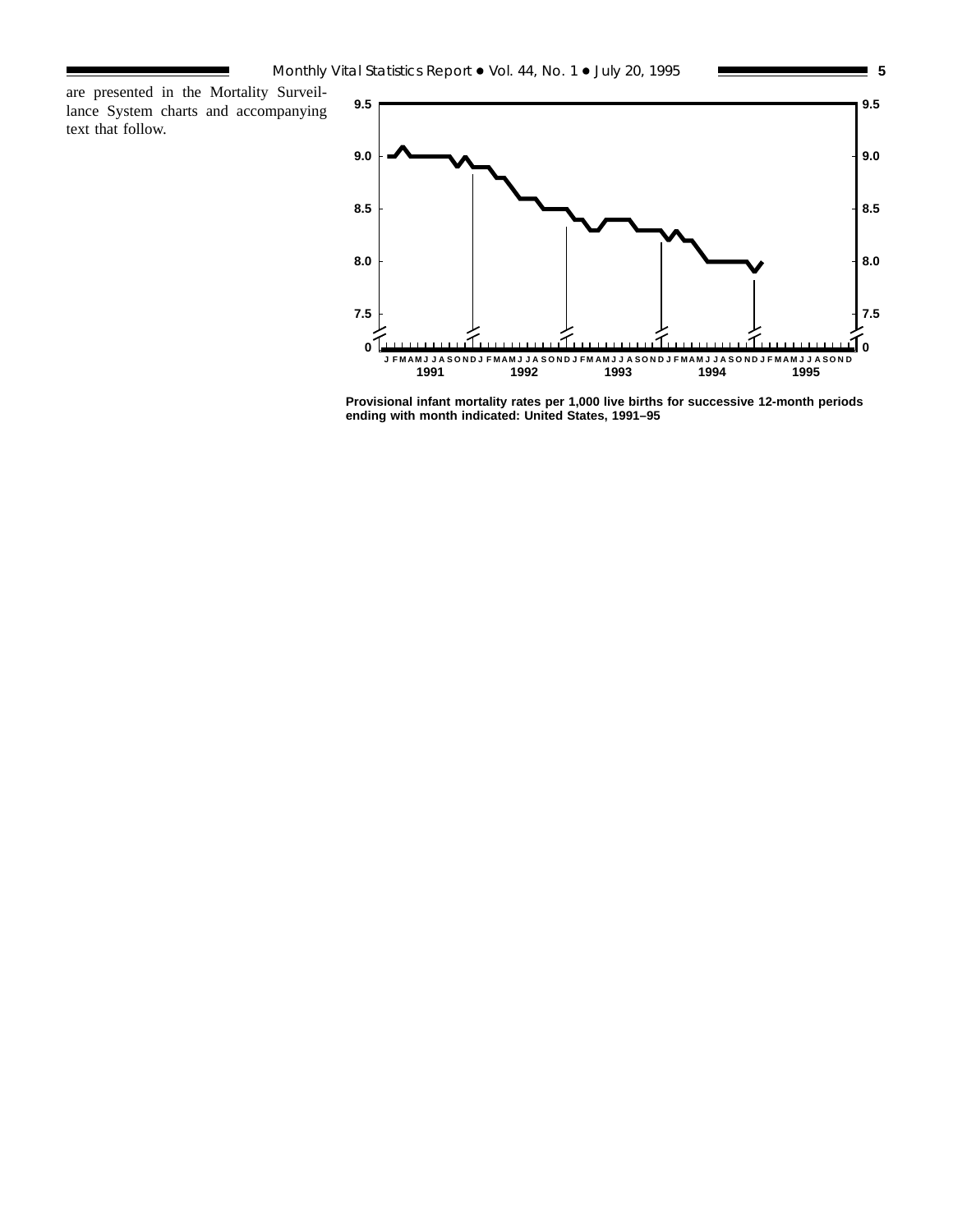## **Mortality Surveillance System charts**

[Observed and fitted provisional monthly death rates and 95-percent prediction intervals. Model fitted using death rates for January 1987–August 1993; projected for September 1993–August 1994. See Technical notes]

Trends in mortality from HIV infection are presented in the charts below. Reduction of mortality from HIV infection is not specifically addressed in *Healthy People 2000* (1), but HIV infection is discussed in Chapter 18.



For the modeled period, provisional death rates increased.

For the projection period, observed provisional monthly death rates fell within 95-percent prediction intervals.

**Provisional death rates per 100,000 females 25–44 years of age for HIV infection by month: United States, 1987–94**



For the modeled period, provisional death rates increased.

For the projection period, observed provisional monthly death rates, except for two, fell within 95-percent prediction intervals.

**Provisional death rates per 100,000 males 25–44 years of age for HIV infection by month: United States, 1987–94**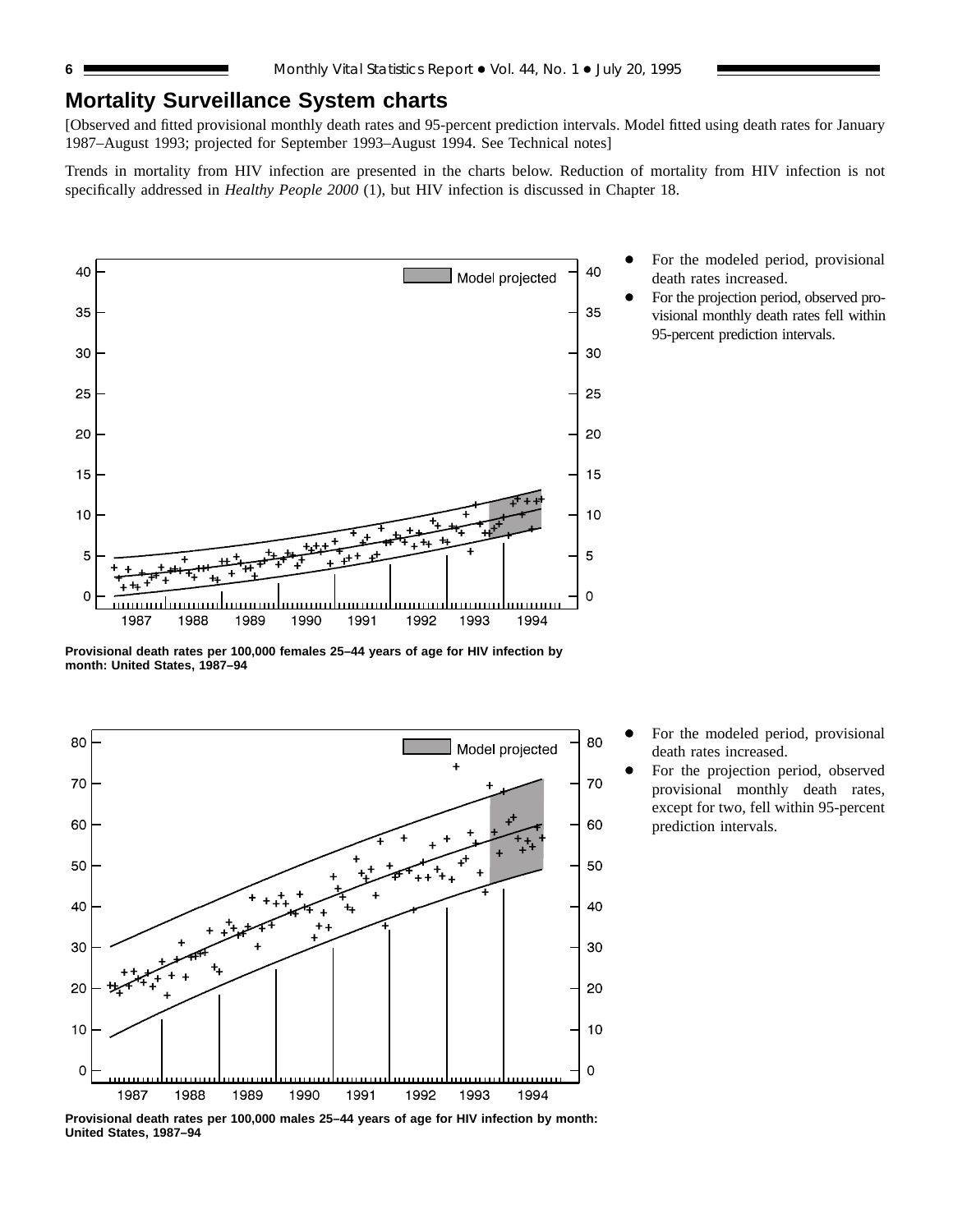## **Mortality Surveillance System charts—Con.**

[Observed and fitted provisional monthly death rates and 95-percent prediction intervals. Model fitted using death rates for January 1987–August 1993; projected for September 1993–August 1994. See Technical notes]

Trends in mortality from HIV infection are presented in the charts below. Reduction of mortality from HIV infection is not specifically addressed in *Healthy People 2000* (1), but HIV infection is discussed in Chapter 18.



death rates increased. For the projection period, observed pro-

For the modeled period, provisional

visional monthly death rates fell within 95-percent prediction intervals.

**Provisional death rates per 100,000 black males 25–44 years of age for HIV infection by month: United States, 1987–94**



For the modeled period, provisional death rates increased, but the increase has been at a slower pace since 1990.

For the projection period, observed provisional monthly death rates, except for one, fell within 95-percent prediction intervals.

**Provisional death rates per 100,000 white males 25–44 years of age for HIV infection by month: United States, 1987–94**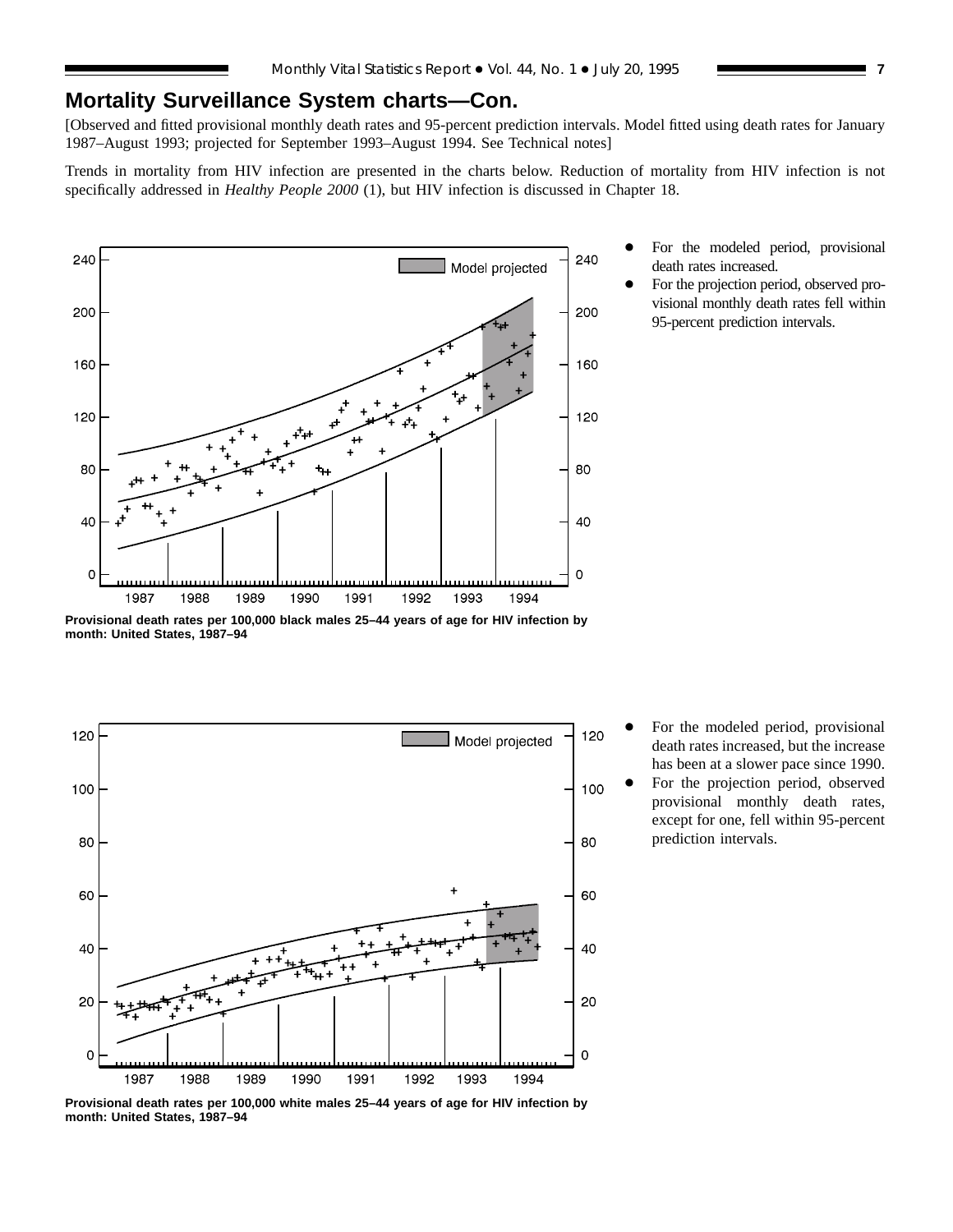#### **Final 3-year total number of deaths and average annual age-adjusted death rates and 95-percent confidence limits for Human immunodeficiency virus infection for males: United States and each State, 1989–91**

[Data are final by State of residence]



|                           | Deaths.<br>3-year total | Age-adjusted<br>rate  |              | 95-percent confidence<br>limits |                                          | Deaths.<br>3-year total | Age-adjusted<br>rate |       | 95-percent confidence<br>limits |  |
|---------------------------|-------------------------|-----------------------|--------------|---------------------------------|------------------------------------------|-------------------------|----------------------|-------|---------------------------------|--|
| Area                      | (final)                 | (final)               | Lower        | Upper                           | Area                                     | (final)                 | (final)              | Lower | Upper                           |  |
| United States             | 68.190                  | 18.0                  | 17.9         | 18.1                            | South Atlantic-Con.                      |                         |                      |       |                                 |  |
| New England               |                         |                       |              |                                 | West Virginia                            | 104                     | $^{11}4.1$           | 3.3   | 4.9                             |  |
| Maine                     | 104                     | $^{+15.5}$            | 4.4          | 6.6                             | North Carolina                           | 1.046                   | 1110.2               | 9.6   | 10.8                            |  |
| New Hampshire             | 73                      | tt4.2                 | 3.2          | 5.2                             | South Carolina                           | 660                     | 1112.6               | 11.6  | 13.6                            |  |
| Vermont                   | 40                      | tt4.6                 | 3.3          | 6.3                             | Georgia.                                 | 2,235                   | 1122.0               | 21.1  | 22.9                            |  |
| Massachusetts             | 1.293                   | $+113.9$              | 13.1         | 14.7                            | Florida                                  | 5,908                   | $+131.2$             | 30.4  | 32.0                            |  |
| Rhode Island              | 166                     | 1110.9                | 9.2          | 12.6                            | <b>East South Central</b>                |                         |                      |       |                                 |  |
| Connecticut               | 682                     | $+113.2$              | 12.2         | 14.2                            | Kentucky.                                | 251                     | $^{11}4.5$           | 3.9   | 5.1                             |  |
|                           |                         |                       |              |                                 | Tennessee                                | 527                     | 117.2                | 6.6   | 7.8                             |  |
| <b>Middle Atlantic</b>    |                         | 1146.8                |              |                                 | Alabama                                  | 492                     | $^{++8.4}$           | 7.7   | 9.1                             |  |
| New York.                 | 12.729                  | $+130.8$              | 46.0         | 47.6                            | Mississippi                              | 318                     | <sup>++</sup> 9.0    | 8.0   | 10.0                            |  |
| New Jersey                | 3.741                   | $+111.7$              | 29.8<br>11.2 | 31.8<br>12.2                    |                                          |                         |                      |       |                                 |  |
| Pennsylvania              | 2,060                   |                       |              |                                 | West South Central                       |                         |                      |       |                                 |  |
| <b>East North Central</b> |                         |                       |              |                                 | Arkansas                                 | 199                     | $^{11}6.1$           | 5.3   | 6.9                             |  |
| Ohio.                     | 1,228                   | 117.6                 | 7.2          | 8.0                             | Louisiana.                               | 1,064                   | 17.6                 | 16.5  | 18.7                            |  |
| Indiana                   | 509                     | $+6.2$                | 5.7          | 6.7                             | Oklahoma                                 | 369                     | tt7.9                | 7.1   | 8.7                             |  |
| Illinois. $\ldots$ .      | 2.266                   | $+113.1$              | 12.6         | 13.6                            | Texas                                    | 5,138                   | 1119.6               | 19.1  | 20.1                            |  |
| Michigan                  | 1.045                   | tt7.4                 | 6.9          | 7.9                             | Mountain                                 |                         |                      |       |                                 |  |
| Wisconsin                 | 348                     | $^{11}4.8$            | 4.3          | 5.3                             | Montana                                  | 37                      | $+13.1$              | 2.2   | 4.3                             |  |
| <b>West North Central</b> |                         |                       |              |                                 | Idaho                                    | 42                      | $H_{2.9}$            | 2.1   | 3.9                             |  |
| Minnesota                 | 432                     | $+6.4$                | 5.8          | 7.0                             | $W$ yoming                               | 14                      | tt2.1                | 1.1   | 3.5                             |  |
| $lowa.$                   | 143                     | 113.6                 | 3.0          | 4.2                             | Colorado                                 | 848                     | $+115.6$             | 14.5  | 16.7                            |  |
| Missouri                  | 819                     | $+110.9$              | 10.2         | 11.6                            | New Mexico                               | 218                     | #19.5                | 8.2   | 10.8                            |  |
| North Dakota              | 16                      | $+11.8$               | 1.0          | 2.9                             | Arizona                                  | 671                     | $+112.3$             | 11.4  | 13.2                            |  |
| South Dakota              | 13                      | #1.3                  | 0.7          | 2.2                             | Utah.                                    | 134                     | $^{++}$ 5.9          | 4.9   | 6.9                             |  |
| Nebraska                  | 98                      | $H_{4,3}$             | 3.5          | 5.1                             | Nevada                                   | 273                     | 1113.4               | 11.8  | 15.0                            |  |
| Kansas                    | 252                     | $+6.7$                | 5.9          | 7.5                             |                                          |                         |                      |       |                                 |  |
| South Atlantic            |                         |                       |              |                                 | Pacific                                  |                         |                      |       |                                 |  |
|                           |                         | 1112.3                |              |                                 | Washington                               | 986                     | $+112.5$             | 11.7  | 13.3                            |  |
| Delaware.                 | 125                     |                       | 10.1         | 14.5                            | $O$ regon $\ldots$ , $\ldots$ , $\ldots$ | 472                     | 1110.6               | 9.6   | 11.6                            |  |
| Maryland                  | 1,290                   | $+116.7$              | 15.8         | 17.6                            | California.                              | 14.347                  | $+130.6$             | 30.1  | 31.1                            |  |
| District of Columbia      | 1,061                   | $+1112.4$<br>$+110.4$ | 105.6        | 119.2                           | Alaska                                   | 31                      | $^{++}3.2$           | 2.2   | 4.5                             |  |
| Virginia                  | 1.036                   |                       | 9.8          | 11.0                            | Hawaii                                   | 237                     | $+113.3$             | 11.6  | 15.0                            |  |

NOTES: Data are final. Rates per 100,000 U.S. standard million population; see Technical notes. The symbols † and †† denote statistical significance of the difference between the U.S. and State<br>rates at the 0.05 and 0.01 l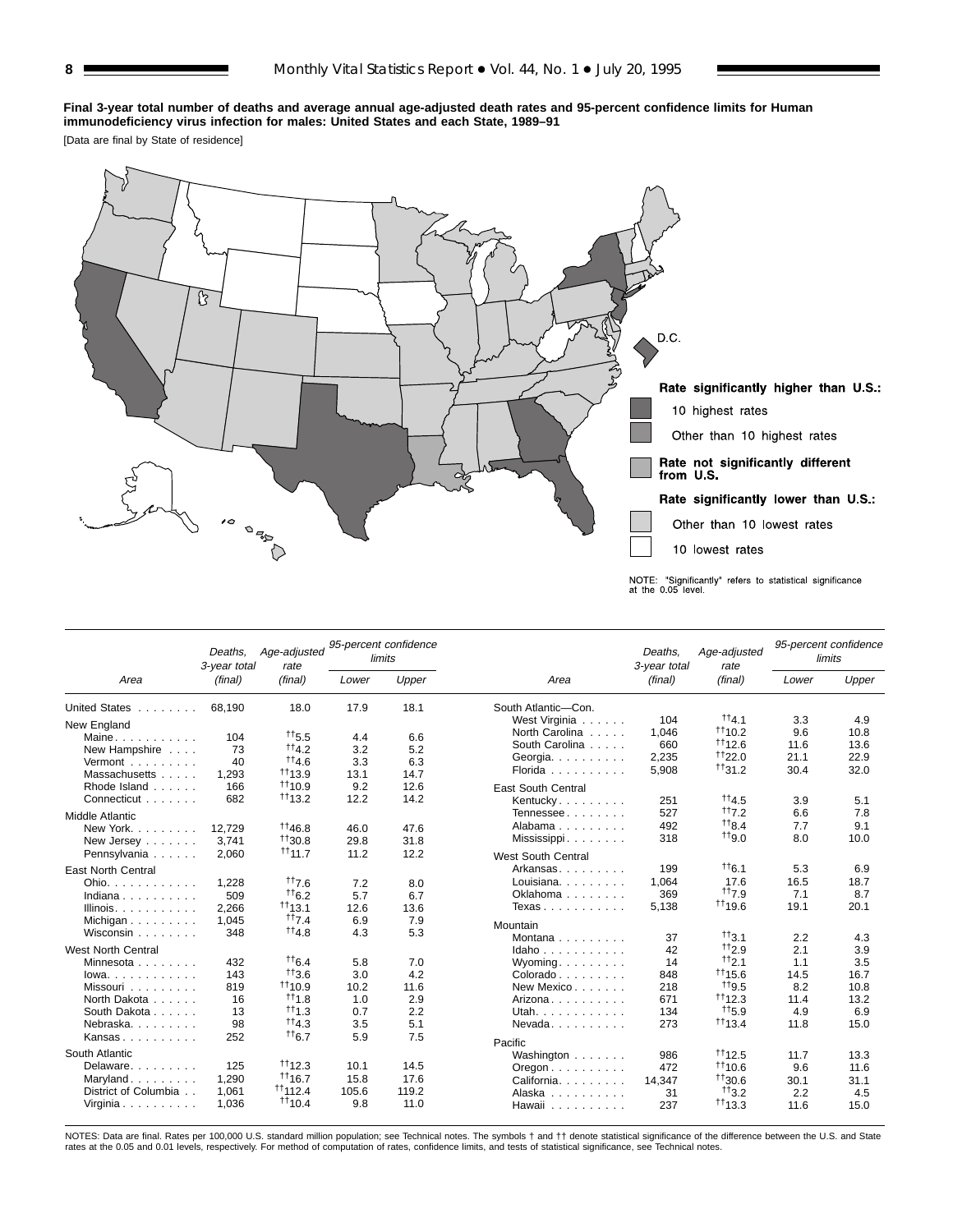#### **Final 3-year total number of deaths and average annual age-adjusted death rates and 95-percent confidence limits for Human immunodeficiency virus infection for females: United States and each State, 1989–91**

[Data are final by State of residence]



|                                      | Deaths.<br>3-year total | Age-adjusted<br>rate |       | 95-percent confidence<br>limits |                                                 | Deaths.<br>3-year total | Age-adjusted<br>rate |       | 95-percent confidence<br>limits |  |
|--------------------------------------|-------------------------|----------------------|-------|---------------------------------|-------------------------------------------------|-------------------------|----------------------|-------|---------------------------------|--|
| Area                                 | (final)                 | (final)              | Lower | Upper                           | Area                                            | (final)                 | (final)              | Lower | Upper                           |  |
| United States                        | 8.635                   | 2.2                  | 2.2   | 2.2                             | South Atlantic-Con.                             |                         |                      |       |                                 |  |
| New England                          |                         |                      |       |                                 | West Virginia                                   | 12                      | $^{+10.5}$           | 0.3   | 0.9                             |  |
| Maine                                | 5                       | $+10.3$              | 0.1   | 0.7                             | North Carolina                                  | 189                     | $+11.8$              | 1.5   | 2.1                             |  |
| New Hampshire                        | 3                       | $+10.2$              | 0.0   | 0.6                             | South Carolina                                  | 101                     | 11.8                 | 1.4   | 2.2                             |  |
| Vermont $\ldots$                     | $\overline{4}$          | $+10.4$              | 0.1   | 1.0                             | Georgia. $\ldots$ .                             | 225                     | 2.1                  | 1.8   | 2.4                             |  |
| Massachusetts                        | 198                     | 2.0                  | 1.7   | 2.3                             | Florida                                         | 1.108                   | $^{+15.8}$           | 5.5   | 6.1                             |  |
| Rhode Island                         | 25                      | 1.6                  | 1.0   | 2.4                             | <b>East South Central</b>                       |                         |                      |       |                                 |  |
| Connecticut                          | 196                     | $^{++}3.7$           | 3.2   | 4.2                             | Kentucky                                        | 21                      | $^{++}$ 0.4          | 0.2   | 0.6                             |  |
| Middle Atlantic                      |                         |                      |       |                                 | Tennessee                                       | 40                      | $+10.5$              | 0.4   | 0.7                             |  |
| New York.                            | 2.754                   | <sup>119.6</sup>     | 9.2   | 10.0                            | Alabama                                         | 42                      | $+10.7$              | 0.5   | 0.9                             |  |
|                                      | 1,204                   | $+19.7$              | 9.1   | 10.3                            | Mississippi                                     | 37                      | $+11.0$              | 0.7   | 1.4                             |  |
| New Jersey                           | 215                     | $+11.2$              | 1.0   | 1.4                             |                                                 |                         |                      |       |                                 |  |
| Pennsylvania                         |                         |                      |       |                                 | West South Central                              |                         | $tt_{04}$            |       |                                 |  |
| <b>East North Central</b>            |                         |                      |       |                                 | Arkansas                                        | 16                      |                      | 0.2   | 0.6                             |  |
| Ohio. $\ldots$ , $\ldots$ , $\ldots$ | 79                      | $+10.5$              | 0.4   | 0.6                             | Louisiana.                                      | 86                      | $+11.3$              | 1.0   | 1.6                             |  |
| Indiana                              | 30                      | $^{++}$ 0.4          | 0.3   | 0.6                             | Oklahoma                                        | 28                      | 110.6                | 0.4   | 0.9                             |  |
| Illinois.                            | 206                     | $+11.1$              | 0.9   | 1.3                             | Texas                                           | 276                     | $^{++}$ 1.0          | 0.9   | 1.1                             |  |
| Michigan                             | 128                     | 110.9                | 0.7   | 1.1                             | Mountain                                        |                         |                      |       |                                 |  |
| Wisconsin                            | 20                      | $+10.2$              | 0.1   | 0.3                             | Montana $\ldots$ $\ldots$ .                     | 5                       | $+10.4$              | 0.1   | 0.9                             |  |
| <b>West North Central</b>            |                         |                      |       |                                 | Idaho                                           | 3                       | $+10.2$              | 0.0   | 0.6                             |  |
| Minnesota                            | 17                      | $+10.2$              | 0.1   | 0.3                             | Wyoming.                                        | $\overline{2}$          | $+10.3$              | 0.0   | 1.1                             |  |
| $lowa. \ldots. \ldots.$              | 15                      | $+10.3$              | 0.2   | 0.5                             | $Colorado \ldots \ldots$                        | 38                      | $^{11}0.7$           | 0.5   | 1.0                             |  |
| Missouri                             | 41                      | $^{++0.5}$           | 0.4   | 0.7                             | New Mexico                                      | $\overline{7}$          | $+10.3$              | 0.1   | 0.6                             |  |
| North Dakota                         | -1                      | $+10.1$              | 0.0   | 0.6                             | Arizona                                         | 40                      | $+10.7$              | 0.5   | 1.0                             |  |
| South Dakota                         |                         | $+10.1$              | 0.0   | 0.6                             | Utah.                                           | 12                      | $+10.5$              | 0.3   | 0.9                             |  |
| Nebraska.                            | 5                       | $^{++}$ 0.2          | 0.1   | 0.5                             | Nevada                                          | 24                      | $+1.3$               | 0.8   | 1.9                             |  |
| Kansas                               | 15                      | $+10.4$              | 0.2   | 0.7                             | Pacific                                         |                         |                      |       |                                 |  |
| South Atlantic                       |                         |                      |       |                                 | Washington                                      | 43                      | $+10.5$              | 0.4   | 0.7                             |  |
| Delaware                             | 18                      | 1.7                  | 1.0   | 2.7                             |                                                 | 25                      | $+10.5$              | 0.3   | 0.7                             |  |
| Maryland                             | 248                     | $^{++}3.1$           | 2.7   | 3.5                             | $O$ regon $\ldots \ldots \ldots$<br>California. | 586                     | $^{11}1.2$           | 1.1   | 1.3                             |  |
| District of Columbia                 | 113                     | $+111.0$             | 8.9   | 13.1                            | Alaska                                          | 3                       | $^{++0.4}$           | 0.1   | 1.2                             |  |
| Virginia                             | 116                     | $+11.2$              | 1.0   | 1.4                             | Hawaii                                          | 9                       | $+10.5$              | 0.2   | 0.9                             |  |

NOTES: Data are final. Rates per 100,000 U.S. standard million population; see Technical notes. The symbols † and †† denote statistical significance of the difference between the U.S. and State<br>rates at the 0.05 and 0.01 l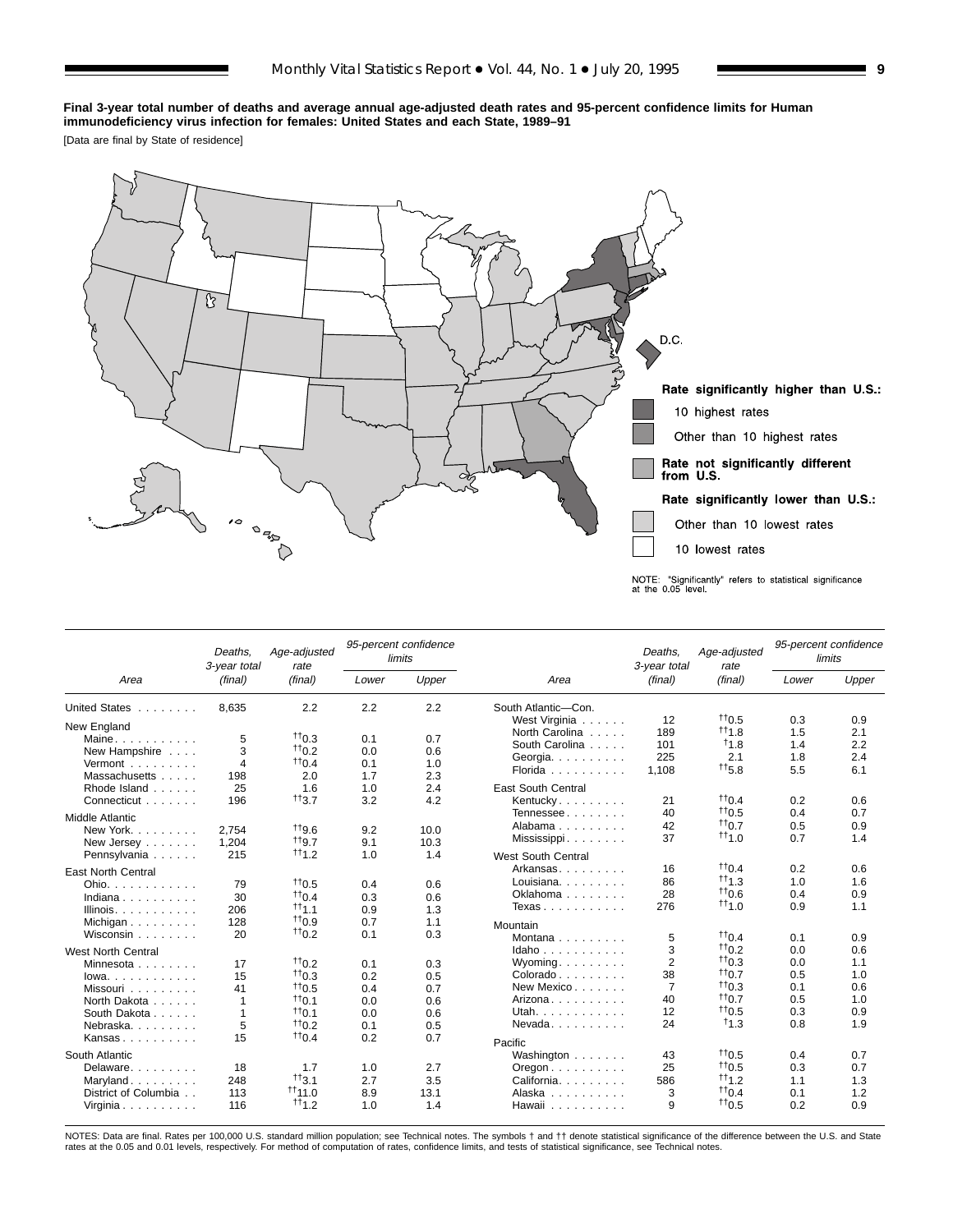#### **Table 1. Provisional number of live births, marriages, divorces, deaths, and infant deaths and rates, by month: United States, January 1994–January 1995**

[Data are provisional and are subject to monthly reporting variation; see Technical notes]

|                                       |               |                                 | Live births                              |                                     |         | Marriages                       |         | <b>Divorces</b>                 |         | Deaths                          | Infant deaths |                                  |
|---------------------------------------|---------------|---------------------------------|------------------------------------------|-------------------------------------|---------|---------------------------------|---------|---------------------------------|---------|---------------------------------|---------------|----------------------------------|
|                                       |               |                                 | Rate per 1,000 women<br>aged 15-44 years |                                     |         |                                 |         |                                 |         |                                 |               |                                  |
| Period                                | <b>Number</b> | Rate per<br>1,000<br>population | Unadjusted                               | Seasonally<br>adjusted <sup>1</sup> | Number  | Rate per<br>1,000<br>population | Number  | Rate per<br>1.000<br>population | Number  | Rate per<br>1.000<br>population | Number        | Rate per<br>1,000<br>live births |
| 1994:                                 |               |                                 |                                          |                                     |         |                                 |         |                                 |         |                                 |               |                                  |
| January. $\ldots$                     | 352,000       | 16.0                            | 69.9                                     | 73.4                                | 107.000 | 4.9                             | 97,000  | 4.4                             | 224,000 | 10.2                            | 2,500         | 7.3                              |
| February<br>and a state of a          | 294.000       | 14.8                            | 64.8                                     | 66.1                                | 156,000 | 8.0                             | 88.000  | 4.4                             | 204,000 | 10.3                            | 2,900         | 9.5                              |
| March                                 | 350.000       | 15.9                            | 69.6                                     | 70.6                                | 147.000 | 6.8                             | 103.000 | 4.7                             | 199.000 | 9.0                             | 2.700         | 8.0                              |
| April                                 | 302,000       | 14.1                            | 62.0                                     | 63.5                                | 175,000 | 8.3                             | 100,000 | 4.7                             | 182,000 | 8.5                             | 2,500         | 7.9                              |
| May<br>.                              | 329,000       | 14.9                            | 65.3                                     | 65.8                                | 232,000 | 10.5                            | 104,000 | 4.7                             | 186,000 | 8.4                             | 2,700         | 8.2                              |
| June                                  | 319,000       | 14.9                            | 65.5                                     | 64.2                                | 262,000 | 12.2                            | 103,000 | 4.8                             | 176,000 | 8.2                             | 2,500         | 7.9                              |
| July                                  | 346.000       | 15.6                            | 68.6                                     | 65.8                                | 222,000 | 10.0                            | 98,000  | 4.4                             | 184,000 | 8.3                             | 2,600         | 7.5                              |
| August $\ldots$ , $\ldots$ , $\ldots$ | 392.000       | 17.7                            | 77.7                                     | 73.4                                | 262,000 | 11.8                            | 99,000  | 4.5                             | 190,000 | 8.6                             | 2,800         | 7.7                              |
| September                             | 329.000       | 15.3                            | 67.4                                     | 63.4                                | 224,000 | 10.4                            | 99,000  | 4.6                             | 178,000 | 8.3                             | 2,500         | 7.8                              |
| October<br>.                          | 340.000       | 15.3                            | 67.3                                     | 67.6                                | 232,000 | 10.5                            | 99,000  | 4.5                             | 190.000 | 8.6                             | 2,600         | 7.7                              |
| November                              | 313.000       | 14.5                            | 64.1                                     | 66.1                                | 171,000 | 7.9                             | 98,000  | 4.5                             | 182,000 | 8.5                             | 2,500         | 7.8                              |
| December                              | 314,000       | 14.1                            | 62.3                                     | 64.8                                | 173,000 | 7.8                             | 103,000 | 4.7                             | 190,000 | 8.5                             | 2,500         | 7.7                              |
| 1995:                                 |               |                                 |                                          |                                     |         |                                 |         |                                 |         |                                 |               |                                  |
| January                               | 353,000       | 15.9                            | 69.9                                     | 73.4                                | 116,000 | 5.4                             | 97,000  | 4.4                             | 220,000 | 9.9                             | 2,700         | 7.9                              |

<sup>1</sup>The method of seasonal adjustment, developed by the U.S. Bureau of the Census, is described in The X-11 Variant of the Census Method II Seasonal Adjustment Program, Technical Paper No. 15 (1967 revision).

NOTE: Figures include all revisions received from the States and, therefore, may differ from those previously published.

## **Symbols**

- - Data not available
- . . . Category not applicable
- Quantity zero
- 0.0 Quantity more than zero but less than 0.05
- \* Figure does not meet standards of reliability or precision (see Technical notes)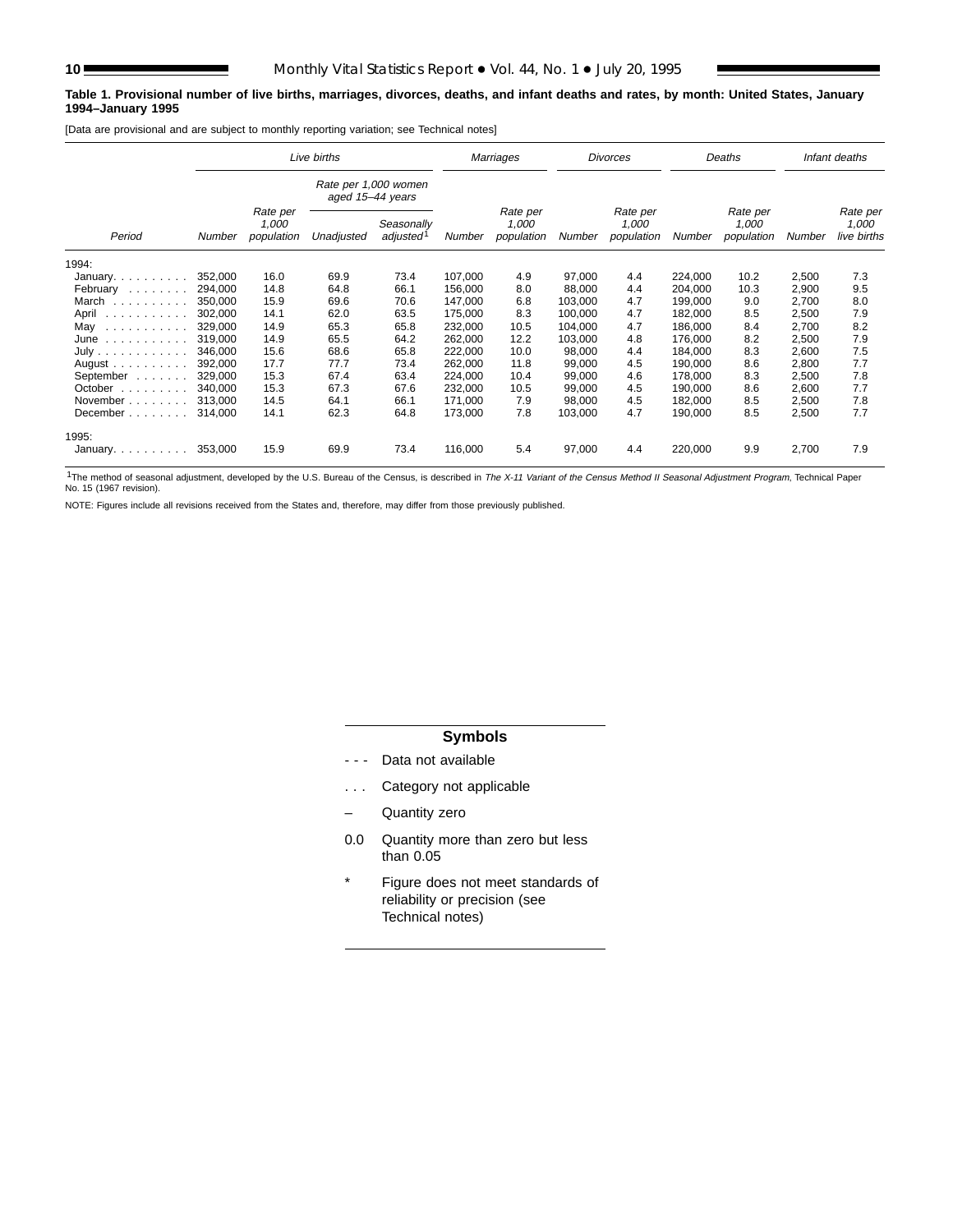## **Table 2. Provisional number of live births and deaths: each division and State, January 1993–95**

[Data are estimates by State of residence; see Technical notes]

|                                                                 |                      | Live births |                      |            | Deaths               |                      |
|-----------------------------------------------------------------|----------------------|-------------|----------------------|------------|----------------------|----------------------|
|                                                                 |                      | January     |                      |            | January              |                      |
| Area                                                            | 1995                 | 1994        | 1993                 | 1995       | 1994                 | 1993                 |
|                                                                 | 14,886               | 13,895      | 14,520               | 10,452     | 11,133               | 10,170               |
|                                                                 | 859                  | 942         | 946                  | 864        | 1,060                | 998                  |
|                                                                 | 929                  | 945         | 821                  | 829        | 838                  | 666                  |
| $Vermont$                                                       | 535                  | 513         | 568                  | 495        | 414                  | 424                  |
| Massachusetts                                                   | 9.065                | 7,163       | 8.149                | 4.887      | 4,981                | 4,901                |
| Rhode Island                                                    | 675                  | 892         | 863                  | 862        | 893                  | 801                  |
| $Connecticut. \ldots \ldots \ldots \ldots \ldots \ldots \ldots$ | 2,823                | 3,440       | 3,173                | 2,515      | 2,947                | 2,380                |
|                                                                 | 135,736              | 51,179      | 51,536               | 37,757     | 36,968               | 33,894               |
|                                                                 | 21,765               | 29,169      | 28,997               | 18,398     | 17,451               | 16,531               |
|                                                                 | $\sim$ $\sim$ $\sim$ | 7,723       | 7,683                | 6,840      | 6,148                | 6,006                |
| Pennsylvania                                                    | 13,971               | 14,287      | 14,856               | 12,519     | 13,369               | 11,357               |
|                                                                 | 49,852               | 51,562      | 53,778               | 35,155     | 41,255               | 33,850               |
|                                                                 | 13,033               | 14,106      | 12,694               | 9,518      | 11,461               | 8,906                |
|                                                                 | 5,864                | 6,946       | 6,755                | 3,946      | 5,496                | 4,618                |
|                                                                 | 14,998               | 14,196      | 14,413               | 9,879      | 11,002               | 9,534                |
|                                                                 | 10,714               | 10,982      | 14,646               | 7,666      | 8,494                | 7,191                |
| Wisconsin                                                       | 5,243                | 5,332       | 5,270                | 4,146      | 4,802                | 3,601                |
|                                                                 |                      |             |                      |            |                      |                      |
|                                                                 | 27,026               | 20,796      | 22,095               | 17,338     | 18,614               | 15,442               |
| Minnesota                                                       | 5,015                | 5,292       | 5,231                | 3,607      | 3,851                | 3,258                |
|                                                                 | 5,652                | 2,434       | 2,888                | 2,892      | 2,336                | 2,315                |
|                                                                 | 7,678                | 7,825       | 7,925                | 6,159      | 6,940                | 5,287                |
|                                                                 | 824<br>764           | 675<br>786  | 688<br>856           | 616<br>579 | 594<br>680           | 513<br>649           |
| Nebraska                                                        | 1,822                | 1,684       | 2,012                | 1,335      | 1,523                | 1,436                |
|                                                                 | 5,271                | 2,100       | 2,495                | 2,150      | 2,690                | 1,984                |
|                                                                 |                      |             |                      |            |                      |                      |
|                                                                 | 59,090               | 54,781      | 58,463               | 41,789     | 41,707               | 37,203               |
|                                                                 | 875                  | 900         | 1,013                | 559        | 493                  | 531                  |
|                                                                 | 6,649                | 3,224       | 5,474                | 3,456      | 2,262                | 4,672                |
| District of Columbia                                            | 782                  | 803         | 831                  | 619        | 655                  | 529                  |
|                                                                 | 9,223                | 8,066       | 8,767                | 5,261      | 5,575                | 4,704                |
|                                                                 | 2,042                | 1,964       | 2,471                | 1,600      | 2,170                | 1,818                |
|                                                                 | 7,825                | 8,780       | 8,729                | 6,141      | 7,411                | 5,744                |
|                                                                 | 4,470                | 4,723       | 4,594                | 2,801      | 3,006                | 2.540                |
| Georgia                                                         | 11,123               | 9,852       | 9,489<br>17,095      | 5,968      | 4,905                | 4,184                |
| Florida                                                         | 16,101               | 16,469      |                      | 15,384     | 15,230               | 12,481               |
| East South Central                                              | 20,917               | 22,417      | 19,138               | 15,254     | 17,233               | 14,353               |
|                                                                 | 4,651                | 4,349       | 4,409                | 3,619      | 3,882                | 3,434                |
|                                                                 | 6,607                | 7,589       | 5,805                | 4,825      | 4,811                | 4,427                |
|                                                                 | 5,517                | 5,837       | 5,584                | 4,274      | 5,566                | 4,154                |
|                                                                 | 4,142                | 4,642       | 3,340                | 2,536      | 2,974                | 2,338                |
|                                                                 | 45,140               | 42,327      | 47,321               | 24,269     | 27,524               | 24,436               |
|                                                                 | 2,876                | 3,226       | 3,146                | 1,938      | 3,346                | 2,517                |
|                                                                 | 7,438                | 5,454       | 8,443                | 4,046      | 3,524                | 4,628                |
| Oklahoma                                                        | 3,635                | 5,659       | 4,057                | 3,163      | 3,677                | 3,118                |
|                                                                 | 31,191               | 27,988      | 31,675               | 15,122     | 16,977               | 14,173               |
|                                                                 | 20,836               | 18,865      | 18.695               | 9.253      | 9.747                | 8.984                |
| Montana                                                         | 879                  | 718         | 863                  | 732        | 727                  | 676                  |
| $Idaho.$                                                        | 1,434                | 1,620       | 1,442                | 778        | 891                  | 692                  |
|                                                                 | 571                  | 373         | 419                  | 346        | 340                  | 276                  |
|                                                                 | 4,421                | 4,424       | 4,279                | 2,289      | 2,568                | 1,911                |
| New Mexico $\ldots$ , $\ldots$ , $\ldots$ , $\ldots$ , $\ldots$ | 2,563                | 2,792       | 2,284                | 1,013      | 1,106                | 1,296                |
|                                                                 | 6,022                | 3,105       | 5,859                | 2,082      | 2,108                | 2,389                |
|                                                                 | 3,019                | 3,599       | 1,651                | 951        | 931                  | 797                  |
|                                                                 | 1,927                | 2,234       | 1,898                | 1,062      | 1,076                | 947                  |
|                                                                 | 64,072               | 70,511      | 44,850               | 28,431     | 19,721               | 19,717               |
| Washington                                                      | 6,166                | 7,642       | 4,054                | 3,166      | 3,687                | 2,850                |
|                                                                 | 3,629                | 4,345       | 3,868                | 3,073      | 2,973                | 2,614                |
| California <sup>2</sup>                                         | 51,889               | 55,148      | 35,135               | 21,350     | 12,174               | 13,517               |
|                                                                 | 939                  | 1,811       | 379                  | 173        | 228                  | 101                  |
|                                                                 | 1,449                | 1,565       | 1,414                | 669        | 659                  | 635                  |
| Puerto Rico <sup>3</sup>                                        |                      |             |                      |            |                      |                      |
|                                                                 | 4,979                | $- - -$     | $\sim$ $\sim$ $\sim$ | 2,422      | $\sim$ $\sim$ $\sim$ | $\sim$ $\sim$ $\sim$ |

1Excludes figures for State(s) shown below as not available.

<sup>2</sup>Figures include adjustments for varying length of reporting periods; see Technical notes.

3Data for Puerto Rico are not included in U.S. total figures.

NOTES: Figures include all revisions received from the States. Cumulative figures for the current year reflect revisions received for previous months, and figures for earlier years may differ from those previously published.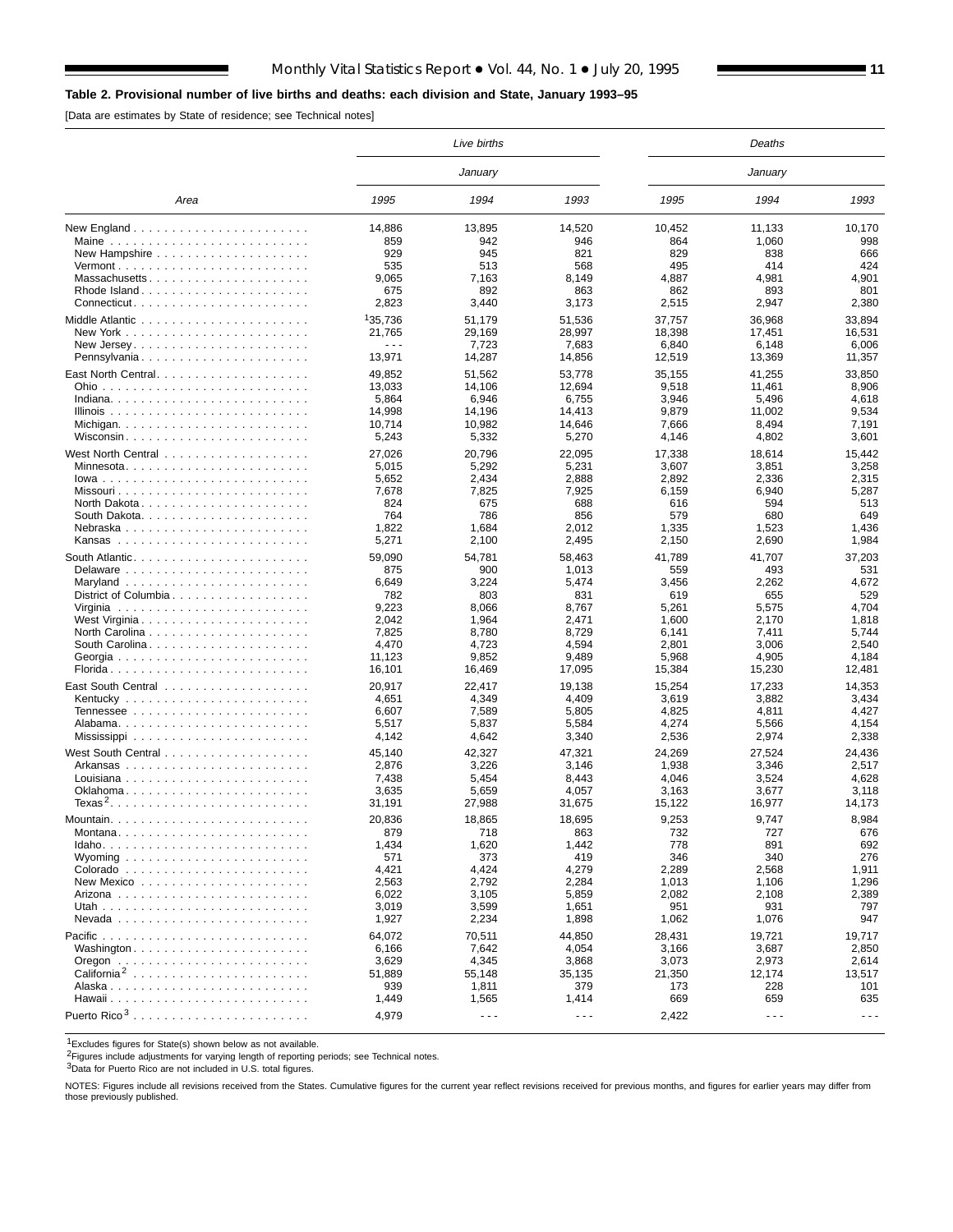## 12 Monthly Vital Statistics Report • Vol. 44, No. 1 • July 20, 1995

## **Table 3. Provisional number of marriages and divorces: each division and State, January 1993–95**

[By State of occurrence. Number of events reported; see Technical notes. Divorces include reported annulments]

|                                                |                      | Marriages            |                      |                      | Divorces             |                      |
|------------------------------------------------|----------------------|----------------------|----------------------|----------------------|----------------------|----------------------|
|                                                |                      | January              |                      |                      | January              |                      |
| Area                                           | 1995                 | 1994                 | 1993                 | 1995                 | 1994                 | 1993                 |
| New England $\ldots \ldots \ldots \ldots$      | 4,671                | 6,352                | 3,720                | 12,022               | 2,716                | 3,317                |
| Maine                                          | 298                  | 315                  | 338                  | 493                  | 145                  | 441                  |
| New Hampshire                                  | 389                  | 356                  | 254                  | 340                  | 309                  | 311                  |
| Vermont $\ldots \ldots \ldots \ldots$          | 332                  | 290                  | 356                  | 315                  | 377                  | 240                  |
| Massachusetts                                  | 2,805                | 4,366                | 1,797                | 620                  | 707                  | 1,079                |
| Rhode Island                                   | 204                  | 242                  | 251                  | 254                  | 295                  | 318                  |
| Connecticut                                    | 643                  | 783                  | 724                  | $  -$                | 883                  | 928                  |
| Middle Atlantic.                               | 12,002               | 11,583               | 12,435               | 10,241               | 11,744               | 12,695               |
| New York <sup>2</sup>                          | 6,765                | 6,143                | 6,772                | 4,808                | 7,334                | 7,566                |
| New Jersey                                     | 1,703                | 1,836                | 1,894                | 2,049                | 1,776                | 2,092                |
| Pennsylvania                                   | 3,534                | 3,604                | 3,769                | 3,384                | 2,634                | 3,037                |
|                                                |                      |                      |                      |                      |                      |                      |
| East North Central                             | 14,586               | 14,046               | 13,662               | <sup>1</sup> 12,077  | <sup>1</sup> 10,658  | 110,828              |
| Ohio.                                          | 5,358                | 4,951                | 4,850                | 4,353                | 4,116                | 3,833                |
| Indiana                                        | 2,145                | 1,729                | 1,762                | $\sim$ $\sim$ $\sim$ | $\sim$ $\sim$ $\sim$ | $\sim$ $\sim$ $\sim$ |
| Illinois.                                      | 3,674                | 3,755                | 3,714                | 3,112                | 2,856                | 2,901                |
| Michigan                                       | 1,764                | 1,931                | 1,888                | 3,038                | 2,289                | 2,628                |
| Wisconsin                                      | 1,645                | 1,680                | 1,448                | 1,574                | 1,397                | 1,466                |
| West North Central.                            | 9,827                | 7,851                | 6,964                | 7,022                | 5,841                | 5,895                |
| Minnesota                                      | 1,316                | 1,020                | 1,025                | 1,151                | 1,449                | 1,197                |
| $lowa.$                                        | 1,332                | 1,047                | 571                  | 1,134                | 888                  | 592                  |
| Missouri                                       | 3,667                | 3,188                | 2,841                | 2,702                | 2,218                | 2,191                |
| North Dakota                                   | 210                  | 207                  | 218                  | 165                  | 178                  | 159                  |
| South Dakota                                   | 400                  | 356                  | 390                  | 270                  | 188                  | 227                  |
| Nebraska.                                      | 670                  | 545                  | 600                  | 504                  | 513                  | 487                  |
| Kansas                                         | 2,232                | 1,488                | 1,319                | 1,096                | 407                  | 1,042                |
| South Atlantic                                 | 26,990               | 28,226               | 27,135               | 18,008               | 17,846               | 15,767               |
|                                                | 198                  | 222                  | 261                  | 422                  | 245                  | 254                  |
| Delaware.                                      | 1,883                | 2,566                | 1,595                | 1,214                |                      | 1,201                |
| Maryland                                       | 34                   | 24                   | 109                  | 74                   | 1,307<br>154         | 82                   |
| District of Columbia                           |                      |                      | 4,044                |                      | 2,246                |                      |
| Virginia                                       | 4,279<br>565         | 4,135<br>727         | 1,001                | 2,371<br>775         | 732                  | 1,994<br>737         |
| West Virginia                                  | 3,292                | 2,383                |                      |                      | 2,483                | 2,295                |
| North Carolina                                 |                      |                      | 2,139                | 2,685                |                      |                      |
| South Carolina                                 | 2,476                | 3,323                | 2,821                | 1,070                | 1,227                | 1,002                |
| Georgia                                        | 4,453                | 5,132                | 4,360                | 2,756                | 2,695                | 1,702                |
| Florida                                        | 9,810                | 9,714                | 10,805               | 6,641                | 6,757                | 6,500                |
| East South Central                             | 14,895               | 11,552               | 11,823               | 7,715                | 7,406                | 7,102                |
| Kentucky                                       | 4,339                | 3,010                | 2,268                | 2,188                | 1,491                | 1,914                |
| Tennessee                                      | 6,811                | 3,980                | 5,229                | 2,670                | 3,079                | 2,240                |
| Alabama                                        | 2,980                | 3,323                | 2,899                | 2,259                | 2,089                | 1,807                |
| Mississippi                                    | 765                  | 1,239                | 1,427                | 598                  | 747                  | 1,141                |
| West South Central                             | 24,767               | 21,736               | 18,293               | <sup>1</sup> 11.996  | 113,637              | <sup>1</sup> 11,249  |
| Arkansas                                       | 1,005                | 1,668                | 1,637                | 518                  | 878                  | 1,078                |
| Louisiana                                      | 2,891                | 3,310                | 499                  | $\sim$ $\sim$ $\sim$ | $\sim$ $\sim$ $\sim$ | .                    |
| Oklahoma                                       | 1,448                | 1,610                | 1,629                | 1,800                | 1,733                | 1,448                |
| Texas <sup>3</sup>                             | 19,423               | 15,148               | 14,528               | 9,678                | 11,026               | 8,723                |
|                                                |                      |                      |                      |                      |                      |                      |
| Mountain $\ldots \ldots \ldots$                | 16,757               | 19.169               | 17,270               | 14.607               | 17,218               | 16,011               |
| Montana                                        | 231                  | 235                  | 336                  | 251                  | 325                  | 314                  |
| Idaho                                          | 1,327                | 1,437                | 1,267                | 616                  | 515                  | 597                  |
| Wyoming                                        | 142                  | 151                  | 152                  | 273                  | 229                  | 196                  |
| Colorado                                       | $\sim$ $\sim$ $\sim$ | 1,793                | 1,842                | $\sim$ $\sim$ $\sim$ | 1,527                | 1,497                |
| New Mexico <sup>4,5</sup>                      | 749                  | 648                  | 559                  | 741                  | 718                  | 583                  |
| Arizona <sup>2</sup>                           | 2,443                | 3,220                | 3,276                | 2,026                | 2,023                | 2,220                |
| Utah.                                          | 1,865                | 1,344                | 1,472                | 700                  | 831                  | 604                  |
| $N$ evada                                      | $\sim$ $\sim$ $\sim$ | 10,341               | 8,366                | $\sim$ $\sim$ $\sim$ | $\sim$ $\sim$ $\sim$ | $\sim$ $\sim$ $\sim$ |
| Pacific                                        | 16,206               | 16,477               | 22,616               | 14,749               | 14,559               | 13,496               |
| Washington                                     | 2,668                | 2,484                | 3,001                | 2,685                | 2,576                | 1,918                |
| $O$ regon $\ldots \ldots \ldots \ldots \ldots$ | 1,886                | 750                  | 1,027                | 1,296                | 1,250                | 1,165                |
| California                                     | $\sim$ $\sim$ $\sim$ | 11,707               | 17,281               | $\sim$ $\sim$ $\sim$ | $\sim$ $\sim$ $\sim$ | $\sim$ $\sim$ $\sim$ |
| Alaska                                         | 361                  | 425                  | 244                  | 247                  | 419                  | 96                   |
| Hawaii                                         | 1,291                | 1,111                | 1,063                | 521                  | 314                  | 317                  |
| Puerto Rico <sup>6</sup> .                     |                      |                      |                      |                      |                      |                      |
|                                                | 2,285                | $\sim$ $\sim$ $\sim$ | $\sim$ $\sim$ $\sim$ | $\sim$ $\sim$ $\sim$ | $\sim$ $\sim$ $\sim$ | $\sim$ $\sim$ $\sim$ |

1Excludes figures for State(s) shown below as not available.

<sup>2</sup>Figures for marriages are marriage licenses issued for some counties.

3Figures include adjustments for varying length of reporting periods; see Technical notes.

<sup>4</sup>Figures for marriages are marriage licenses issued.<br><sup>5</sup>Figures for divorces include estimates for some counties.

6Data for Puerto Rico are not included in U.S. total figures.

NOTES: Figures include all revisions received from the States. Cumulative figures for the current year reflect revisions received for previous months, and figures for earlier years may differ from those previously published.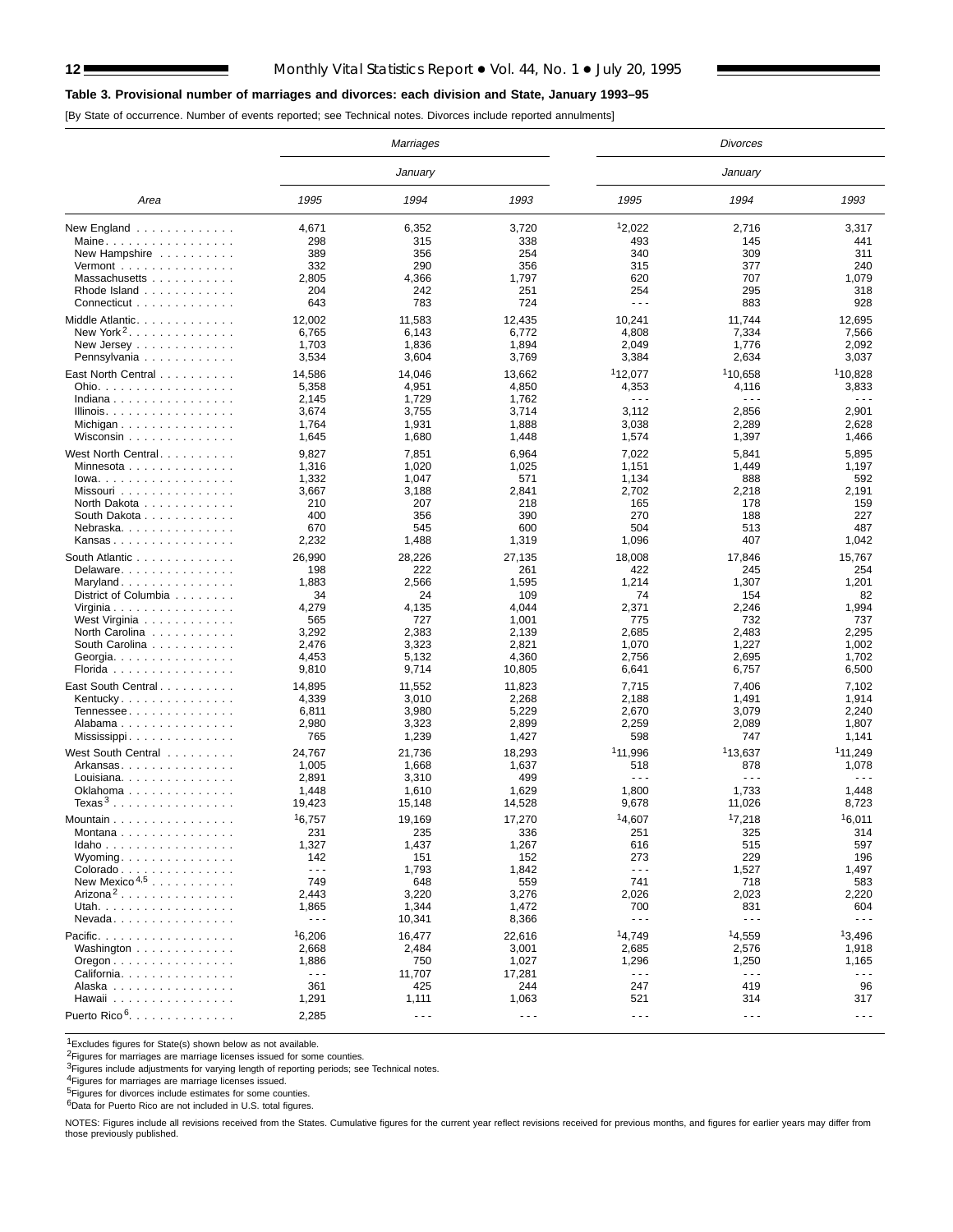#### **Table 4. Provisional number of deaths under 1 year and infant mortality rates: each division and State, 12 months ending with January 1994 and 1995**

[Data are estimates by State of residence; see Technical notes. Infant mortality rates are deaths under 1 year per 1,000 live births in specified area]

|                         |                      |                      | 12 months ending with January |                      |
|-------------------------|----------------------|----------------------|-------------------------------|----------------------|
|                         | 1995                 |                      | 1994                          |                      |
| Area                    | Number               | Rate                 | Number                        | Rate                 |
|                         | 1795                 | 15.9                 | 1,158                         | 6.3                  |
|                         | 95                   | 6.7                  | 97                            | 6.5                  |
|                         | 106                  | 7.3                  | 69                            | 4.6                  |
|                         | 45                   | 6.3                  | 40                            | 5.5                  |
|                         | 469                  | 5.5                  | 490                           | 5.7                  |
|                         | 80                   | 6.1                  | 122                           | 8.5                  |
|                         | - - -                | $\frac{1}{2}$        | 340                           | 7.4                  |
|                         | 11,234               | 17.9                 | 4,644                         | 8.3                  |
|                         | - - -                | $\sim$ $\sim$ $\sim$ | 2,335                         | 8.4                  |
|                         | - - -                | $\sim$ $\sim$ $\sim$ | 984                           | 8.0                  |
|                         | 1,234                | 7.9                  | 1,325                         | 8.4                  |
|                         | 5,603                | 8.7                  | 5,990                         | 9.3                  |
|                         | 1,410                | 8.8                  | 1,433                         | 9.1                  |
|                         | 765                  | 9.3                  | 787                           | 9.3                  |
|                         | 1,689                | 8.9                  | 1,895                         | 9.9                  |
|                         | 1,200                | 8.6                  | 1,315                         | 9.4                  |
|                         | 539                  | 7.8                  | 560                           | 8.1                  |
|                         | 1,975                | 7.7                  |                               | 8.0                  |
|                         | 446                  | 6.9                  | 2,063<br>468                  | 7.3                  |
|                         | 268                  | 6.8                  | 233                           | 6.4                  |
|                         | 610                  | 8.1                  | 675                           | 8.7                  |
|                         | 60                   | 6.8                  | 62                            | 7.1                  |
|                         | 121                  | 11.4                 | 108                           | 10.0                 |
|                         | 184                  | 7.9                  | 199                           | 8.8                  |
|                         | 286                  | 7.8                  | 318                           | 8.4                  |
|                         |                      |                      |                               |                      |
|                         | 5,949                | 8.9                  | 6,287                         | 9.4                  |
|                         | 78<br>675            | 7.5<br>9.0           | 84<br>693                     | 8.0<br>9.5           |
|                         | 190                  | 19.7                 | 179                           | 18.4                 |
|                         | 763                  | 7.9                  | 816                           | 8.6                  |
|                         | 141                  | 6.5                  | 187                           | 8.7                  |
|                         | 1,017                | 10.1                 | 1,022                         | 10.2                 |
|                         | 452                  | 8.9                  | 495                           | 9.1                  |
|                         | 1,106                | 10.0                 | 1,130                         | 10.0                 |
|                         | 1,527                | 8.0                  | 1,681                         | 8.7                  |
|                         | 2,167                | 9.4                  | 2,213                         | 9.4                  |
|                         | 418                  | 8.0                  | 426                           | 8.2                  |
|                         | 699                  | 9.4                  | 687                           | 9.1                  |
|                         | 610                  | 10.1                 | 604                           | 9.5                  |
|                         | 440                  | 10.3                 | 496                           | 11.4                 |
|                         |                      |                      |                               |                      |
|                         | 3,773<br>291         | 8.0<br>8.5           | 3,917<br>316                  | 8.2<br>9.2           |
|                         | 669                  | 9.5                  | 678                           | 10.1                 |
|                         | 432                  | 9.9                  | 428                           | 8.9                  |
|                         | 2,381                | 7.3                  | 2,495                         | 7.6                  |
|                         |                      |                      |                               |                      |
|                         | 1,808                | 7.4                  | 1,800                         | 7.3                  |
|                         | 101                  | 9.0                  | 92                            | 8.1                  |
|                         | 125                  | 7.3                  | 132<br>46                     | 7.6<br>7.0           |
|                         | 59<br>362            | 9.0<br>6.7           | 411                           | 7.5                  |
|                         | 250                  | 9.0                  | 251                           | 8.9                  |
|                         | 553                  | 8.0                  | 512                           | 7.5                  |
|                         | 230                  | 6.0                  | 220                           | 5.7                  |
|                         | 128                  | 6.0                  | 136                           | 6.3                  |
|                         |                      |                      |                               |                      |
|                         | 4,821<br>445         | 6.6<br>5.7           | 4,873<br>505                  | 6.4<br>6.7           |
|                         | 288                  | 6.9                  | 287                           | 6.7                  |
| California <sup>2</sup> | 3,886                | 6.7                  | 3,874                         | 6.4                  |
|                         | 76                   | 6.8                  | 73                            | 6.1                  |
|                         | 126                  | 6.6                  | 134                           | 6.8                  |
|                         | $\sim$ $\sim$ $\sim$ | $\sim$ $\sim$ $\sim$ | $\sim$ $\sim$ $\sim$          | $\sim$ $\sim$ $\sim$ |
|                         |                      |                      |                               |                      |

1Excludes figures for State shown below as not available.

2Figures include adjustments for varying length of reporting periods; see Technical notes.

3Data for Puerto Rico are not included in U.S. total figures.

NOTES: Figures include all revisions received from the States. Figures for the current year reflect revisions received for previous months, and figures for earlier years may differ from those previously published.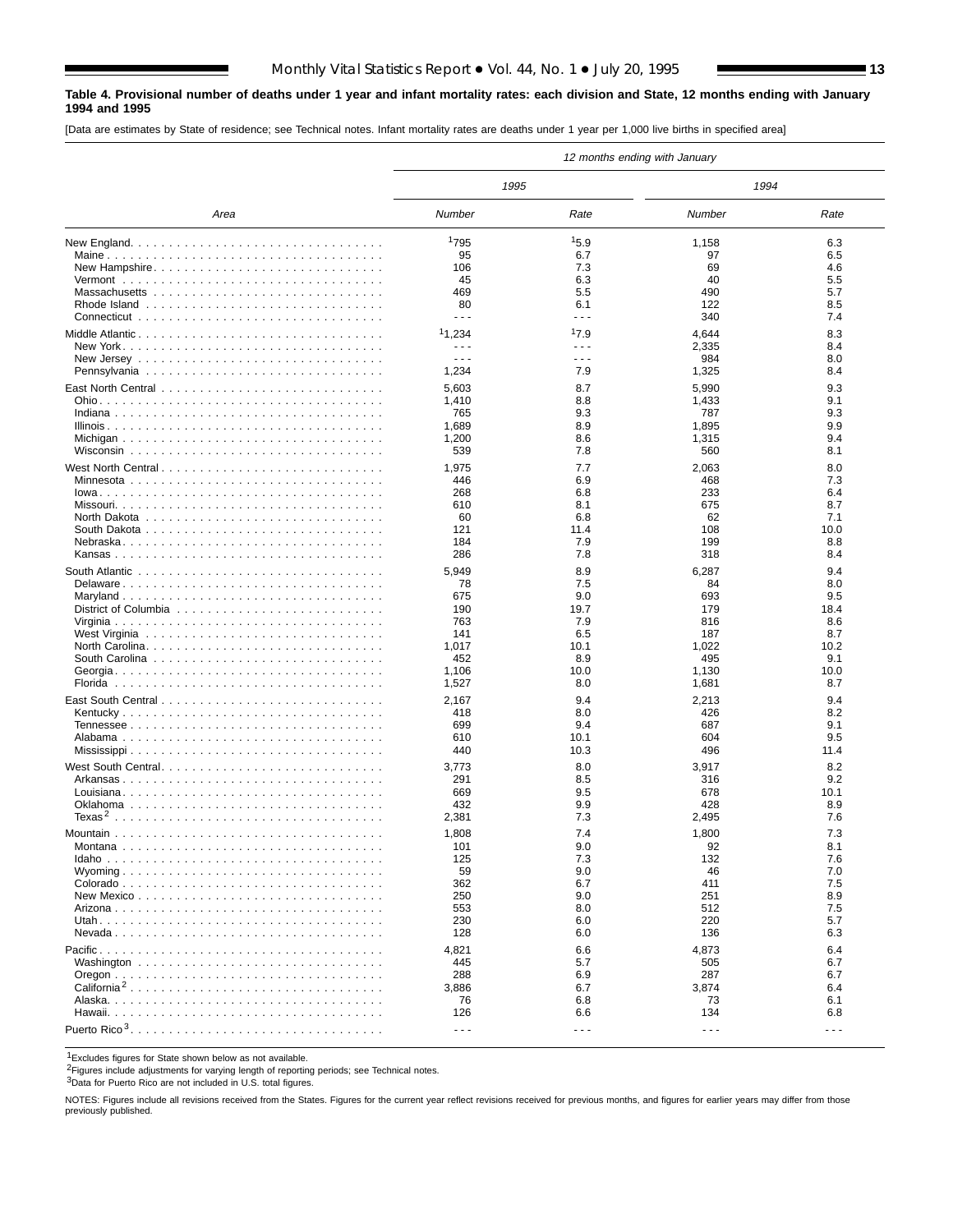#### **Table 5. Provisional number of deaths and death rates, by age, race, and sex, and age-adjusted death rates by race and sex: United States, December 1993 and 1994, and cumulative figures for 1993 and 1994**

[Data are provisional, estimated from a 10-percent sample of deaths. Age-specific rates on an annual basis per 100,000 population in specified group; age-adjusted<br>rates per 100,000 U.S. standard million population; see Tec

|                                          |                  |                                  | December         |                                  |                      |                                  | January-December     |                                  |
|------------------------------------------|------------------|----------------------------------|------------------|----------------------------------|----------------------|----------------------------------|----------------------|----------------------------------|
|                                          |                  | 1994                             |                  | 1993                             | 1994                 |                                  | 1993                 |                                  |
| Age, race, and sex                       | Number           | Rate                             | Number           | Rate                             | Number               | Rate                             | Number               | Rate                             |
| All races, both sexes <sup>1</sup>       |                  |                                  |                  |                                  |                      |                                  |                      |                                  |
| All ages                                 | 190,000          | 854.4                            | 202,000          | 918.0                            | 2,286,000            | 876.9                            | 2,268,000            | 879.3                            |
| Under 1 year                             |                  |                                  |                  |                                  | 31,400               | 2811.6                           | 33,300               | <sup>2</sup> 848.7               |
| $1-4$ years $\ldots$ $\ldots$ $\ldots$ . | 3,840            | 78.6                             | 4,090            | 84.4                             | 7,180                | 45.3                             | 7,020                | 44.5                             |
| $5 - 14$ years                           |                  |                                  |                  |                                  | 8,550                | 22.7                             | 8,750                | 23.6                             |
| $15 - 24$ years.                         | 3,140            | 102.9                            | 2,730            | 89.3                             | 35,890               | 99.9                             | 35,120               | 97.5                             |
| 25-34 years.                             | 4,880            | 139.7                            | 5,550            | 156.8                            | 58,470               | 141.4                            | 59,930               | 143.0                            |
| 35-44 years.                             | 7,790            | 218.2                            | 8,510            | 243.1                            | 100,430              | 241.1                            | 96,550               | 236.5                            |
| 45-54 years.<br>55-64 years.             | 11,510<br>19,170 | 445.5<br>1,071.9                 | 11,890<br>20,890 | 478.7<br>1,172.9                 | 135,770<br>239,780   | 454.5<br>1,140.8                 | 133,490<br>242,310   | 465.7<br>1,158.1                 |
| 65–74 years. $\ldots$                    | 39,260           | 2,466.3                          | 43,110           | 2,714.9                          | 484,560              | 2,589.7                          | 490,360              | 2,629.0                          |
| 75-84 years.                             | 54,900           | 5,865.7                          | 57,300           | 6,206.1                          | 644,820              | 5,902.2                          | 637,710              | 5,921.7                          |
| 85 years and over                        | 45,180           | 14,879.9                         | 47,950           | 16,503.1                         | 538,670              | 15,294.4                         | 522,450              | 15,507.6                         |
| Not stated                               | 40               | $\sim$ $\sim$ $\sim$             | 60               | $\sim$ $\sim$                    | 660                  | $\sim$ $\sim$                    | 880                  | $\sim$ $\sim$                    |
| Age-adjusted rate $3 \ldots$ .           | $\cdots$         | 491.0                            | $\cdots$         | 530.0                            | $\sim$ $\sim$ $\sim$ | 508.9                            | $\sim$ $\sim$ $\sim$ | 514.3                            |
| All races, male <sup>1</sup>             |                  |                                  |                  |                                  |                      |                                  |                      |                                  |
| All ages                                 | 95,520           | 881.1                            | 103,600          | 964.0                            | 1,166,580            | 918.0                            | 1,166,160            | 926.3                            |
| Under 1 year $\ldots \ldots$             | 2,230            |                                  |                  | 92.7                             | 17,730               | 2895.0<br>52.3                   | 19,320               | 2964.6<br>49.3                   |
| $1-4$ years<br>5–14 years $\ldots$       |                  | 89.1                             | 2,300            |                                  | 4,240<br>5,040       | 26.2                             | 3,980<br>5,180       | 27.3                             |
| 15–24 years. $\ldots$                    | 2,430            | 156.0                            | 2,050            | 131.2                            | 27,640               | 150.7                            | 26,410               | 143.4                            |
| 25-34 years.                             | 3,610            | 206.6                            | 4,220            | 238.4                            | 42,660               | 206.3                            | 44,340               | 211.6                            |
| 35-44 years.                             | 5,350            | 302.2                            | 6,000            | 345.7                            | 70,000               | 339.0                            | 66,640               | 329.3                            |
| 45–54 years.                             | 7,190            | 569.7                            | 7,530            | 620.3                            | 85,510               | 586.0                            | 84,490               | 603.0                            |
| 55-64 years.                             | 11,430           | 1,345.4                          | 12,540           | 1,482.6                          | 146,530              | 1,467.6                          | 146,920              | 1,479.7                          |
| 65-74 years                              | 21,890           | 3,099.3                          | 24,380           | 3,473.1                          | 277,160              | 3,343.3                          | 280,940              | 3,411.1                          |
| 75-84 years.                             | 26,620           | 7,364.4                          | 28,590           | 8,086.1                          | 314,290              | 7,474.2                          | 316,530              | 7,699.6                          |
| 85 years and over<br>Not stated          | 14,750<br>20     | 17,419.2<br>$\sim$ $\sim$ $\sim$ | 15,970<br>20     | 19,525.8<br>$\sim$ $\sim$ $\sim$ | 175,370<br>420       | 17,894.9<br>$\sim$ $\sim$ $\sim$ | 170,850<br>550       | 18,060.3<br>$\sim$ $\sim$ $\sim$ |
| Age-adjusted rate $3 \ldots$ .           | $\sim 100$       | 625.9                            | $\cdots$         | 686.2                            | $\sim$ $\sim$ $\sim$ | 657.3                            | $\cdots$             | 667.1                            |
| All races, female 1                      |                  |                                  |                  |                                  |                      |                                  |                      |                                  |
| All ages                                 | 94,200           | 828.8                            | 98,460           | 874.1                            | 1,119,610            | 840.1                            | 1,101,680            | 834.5                            |
| Under 1 year                             |                  |                                  |                  |                                  | 13,670               | 2723.7                           | 13,940               | 2727.2                           |
| $1-4$ years<br>$5 - 14$ years            | 1,610            | 67.5                             | 1,800            | 76.1                             | 2,940<br>3,510       | 38.0<br>19.1                     | 3,040<br>3,560       | 39.4<br>19.7                     |
| 15-24 years.                             | 710              | 47.5                             | 670              | 44.8                             | 8,260                | 46.9                             | 8,710                | 49.4                             |
| 25-34 years.                             | 1,270            | 72.7                             | 1,330            | 75.2                             | 15,810               | 76.5                             | 15,590               | 74.4                             |
| 35-44 years.                             | 2,450            | 136.1                            | 2,500            | 141.7                            | 30,430               | 144.8                            | 29,910               | 145.3                            |
| 45-54 years.                             | 4,320            | 326.8                            | 4,350            | 342.6                            | 50,260               | 328.9                            | 49,000               | 334.4                            |
| 55-64 years.                             | 7,740            | 824.4                            | 8,350            | 892.8                            | 93,250               | 845.1                            | 95,390               | 867.7                            |
| 65-74 years.                             | 17,370           | 1,961.4                          | 18,730           | 2,114.2                          | 207,410              | 1,990.1                          | 209,420              | 2,010.4                          |
| 75-84 years.                             | 28,280           | 4,923.5                          | 28,710           | 5,039.3                          | 330,530              | 4,918.6                          | 321,180              | 4,824.0                          |
| 85 years and over<br>Not stated          | 30,440<br>20     | 13,913.3<br>$\sim$ $\sim$ $\sim$ | 31,980<br>40     | 15,318.9<br>$\sim$ $\sim$        | 363,300<br>240       | 14,291.9<br>$\sim$ $\sim$ $\sim$ | 351,600<br>330       | 14,505.0<br>$\sim$ $\sim$        |
| Age-adjusted rate <sup>3</sup>           | .                | 378.7                            | $\cdots$         | 401.6                            | $\sim$ $\sim$ $\sim$ | 385.6                            | $\sim$ $\sim$        | 388.4                            |
| White                                    |                  |                                  |                  |                                  |                      |                                  |                      |                                  |
| All ages                                 | 163,520          | 886.3                            | 174,410          | 952.5                            | 1,965,360            | 907.9                            | 1,950,010            | 908.0                            |
| Under 1 year $\ldots \ldots$             |                  |                                  |                  |                                  | 20,340               | 2668.9                           | 21,640               | <sup>2</sup> 702.1               |
| $1-4$ years<br>5–14 years $\ldots$ J     | 2,510            | 64.8                             | 2,770            | 72.0                             | 4,750<br>6,030       | 37.8<br>20.2                     | 4,910<br>6,480       | 39.3<br>21.9                     |
| 15-24 years.                             | 2,070            | 84.8                             | 1,860            | 76.0                             | 25,220               | 87.7                             | 24,350               | 84.3                             |
| 25-34 years.                             | 3,590            | 125.6                            | 4,020            | 138.5                            | 41,350               | 122.0                            | 43,220               | 125.6                            |
| 35-44 years.                             | 5,620            | 188.9                            | 6,110            | 209.2                            | 71,440               | 205.6                            | 68,630               | 201.1                            |
| 45-54 years.                             | 8,820            | 398.6                            | 9,000            | 422.3                            | 104,370              | 407.6                            | 102,680              | 417.1                            |
| $55 - 64$ years.                         | 15,620           | 1,009.2                          | 17,100           | 1,107.0                          | 195,870              | 1,075.7                          | 197,980              | 1,089.8                          |
| 65-74 years.                             | 34,160           | 2,416.2                          | 37,240           | 2,636.9                          | 419,300              | 2,521.2                          | 423,960              | 2,553.1                          |
| 75-84 years.                             | 49,620<br>41,500 | 5,845.9<br>15,011.6              | 51,900<br>44,380 | 6,200.1                          | 580,400<br>495,870   | 5,856.7<br>15,452.5              | 574,460<br>481,100   | 5,882.8<br>15,640.4              |
| 85 years and over<br>Not stated          | 20               |                                  | 40               | 16,726.6                         | 430                  |                                  | 590                  |                                  |
|                                          |                  | $\sim$ $\sim$ $\sim$             |                  | $\sim$ $\sim$ $\sim$             |                      | $\sim$ $\sim$ $\sim$             |                      | $\sim$ $\sim$                    |
| Age-adjusted rate $3 \ldots$ .           | $\sim$ $\sim$    | 465.2                            | $\epsilon$ .     | 502.0                            | $\sim 100$           | 481.1                            | $\sim$ $\sim$        | 486.1                            |

See footnotes at end of table.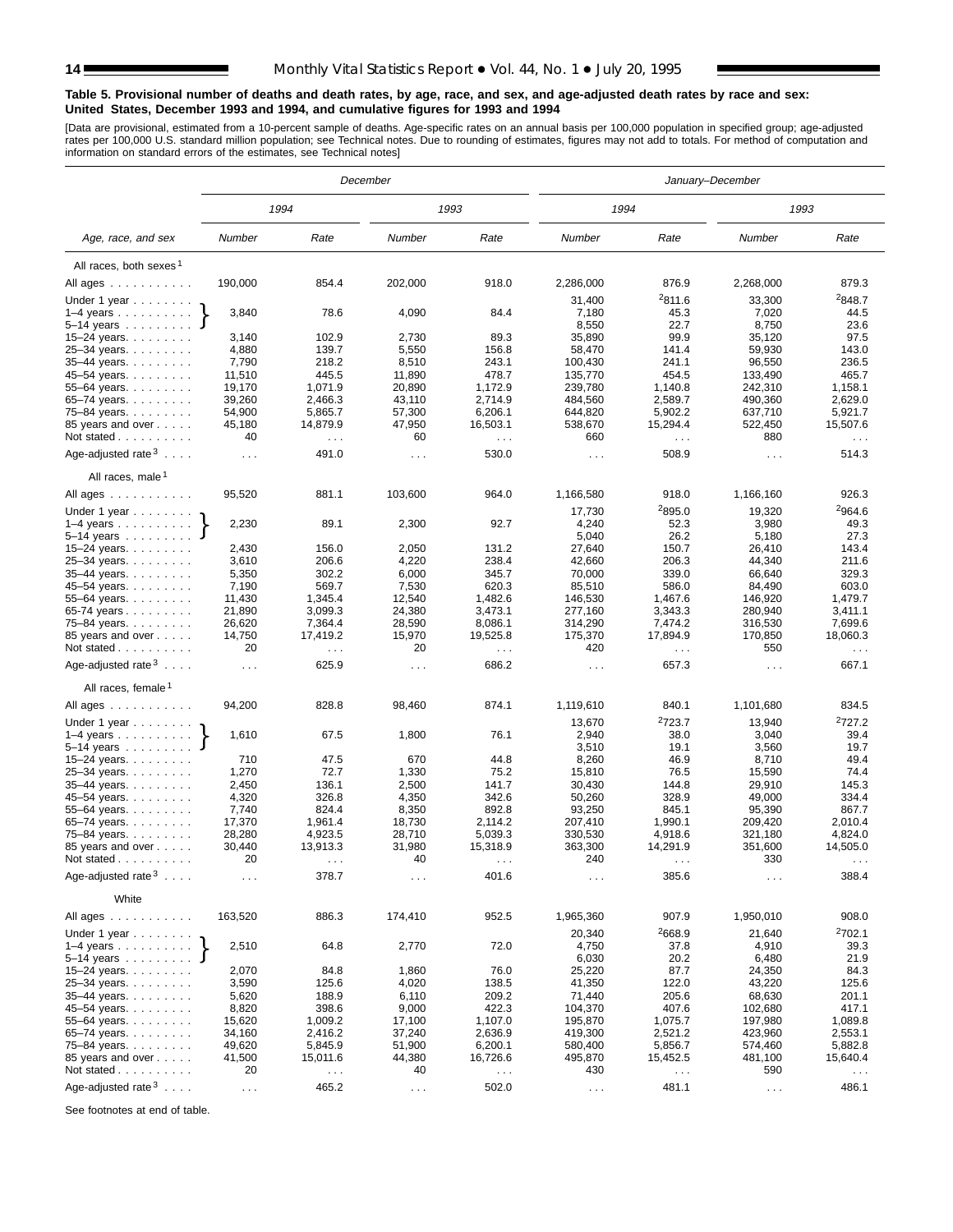#### **Table 5. Provisional number of deaths and death rates, by age, race, and sex, and age-adjusted death rates by race and sex: United States, December 1993 and 1994, and cumulative figures for 1993 and 1994—Con.**

[Data are provisional, estimated from a 10-percent sample of deaths. Age-specific rates on an annual basis per 100,000 population in specified group; age-adjusted<br>rates per 100,000 U.S. standard million population; see Tec

|                                                         |                             |                                  | December             |                           |                      | January-December            |                      |                                  |
|---------------------------------------------------------|-----------------------------|----------------------------------|----------------------|---------------------------|----------------------|-----------------------------|----------------------|----------------------------------|
|                                                         |                             | 1994                             |                      | 1993                      |                      | 1994                        |                      | 1993                             |
| Age, race, and sex                                      | Number                      | Rate                             | Number               | Rate                      | Number               | Rate                        | Number               | Rate                             |
| White male                                              |                             |                                  |                      |                           |                      |                             |                      |                                  |
| All ages                                                | 81,350                      | 899.1                            | 88,450               | 985.2                     | 990,760              | 933.5                       | 992,340              | 942.5                            |
|                                                         |                             |                                  |                      |                           | 11,340               | <sup>2</sup> 726.9          | 12,460               | <sup>2</sup> 789.6               |
| Under 1 year $\ldots \ldots$<br>$1-4$ years $\ldots$    | 1,470                       | 73.9                             | 1,600                | 81.0                      | 2,830                | 44.0                        | 2,830                | 44.2                             |
| 5–14 years $\dots \dots$                                |                             |                                  |                      |                           | 3,510                | 22.9                        | 3,950                | 26.1                             |
| 15-24 years.                                            | 1,620                       | 129.5                            | 1,370                | 109.0                     | 19,130               | 129.7                       | 17,990               | 121.3                            |
| 25-34 years.                                            | 2,620                       | 181.4                            | 3,050                | 208.1                     | 30,630               | 179.0                       | 32,360               | 186.2                            |
| 35-44 years                                             | 3,910                       | 262.1                            | 4,390                | 299.9                     | 50,470               | 289.8                       | 48,420               | 283.2                            |
| 45-54 years.                                            | 5,570                       | 510.0                            | 5,780                | 549.4                     | 66,250               | 524.3                       | 65,660               | 540.4                            |
| 55-64 years.                                            | 9,410                       | 1,265.6                          | 10,300               | 1,389.0                   | 120,970              | 1,383.3                     | 121,160              | 1,390.4                          |
| 65-74 years.                                            | 19,220                      | 3,042.5                          | 21,170               | 3,369.3                   | 241,540              | 3,256.1                     | 245,800              | 3,331.1                          |
| 75-84 years.                                            | 24,170                      | 7,349.7                          | 26,040<br>14,730     | 8,104.7                   | 283,740<br>160,040   | 7,416.1                     | 285,880<br>155,490   | 7,652.0<br>18,186.0              |
| 85 years and over<br>Not stated                         | 13,340<br>20                | 17,452.0                         | 20                   | 19,912.0                  | 290                  | 18,083.6                    | 350                  |                                  |
|                                                         |                             | $\sim$ $\sim$                    |                      | $\sim 100$                |                      | $\sim$ .                    |                      | $\sim$ $\sim$ $\sim$             |
| Age-adjusted rate $3 \ldots$ .                          | $\sim 10$                   | 591.5                            | $\sim$ $\sim$ $\sim$ | 649.0                     | $\sim 100$           | 619.7                       | $\sim$ $\sim$ $\sim$ | 630.5                            |
| White female                                            |                             |                                  |                      |                           |                      |                             |                      |                                  |
| All ages $\dots$ $\dots$ $\dots$ $\dots$                | 82,170                      | 874.0                            | 85,960               | 921.1                     | 974,600              | 883.3<br><sup>2</sup> 607.7 | 957,660              | 874.7<br><sup>2</sup> 610.4      |
| Under 1 year $\ldots \ldots$                            | 1,040                       | 55.1                             | 1,170                | 62.4                      | 9,000<br>1,920       | 31.4                        | 9,180<br>2,080       | 34.1                             |
| $1-4$ years<br>5-14 years $\ldots$                      |                             |                                  |                      |                           | 2,520                | 17.3                        | 2,540                | 17.7                             |
| 15–24 years. $\ldots$                                   | 450                         | 37.9                             | 490                  | 41.1                      | 6,090                | 43.5                        | 6,360                | 45.2                             |
| 25-34 years.                                            | 970                         | 68.5                             | 980                  | 68.2                      | 10.720               | 63.9                        | 10,860               | 63.8                             |
| 35-44 years.                                            | 1,710                       | 115.2                            | 1,720                | 118.1                     | 20,970               | 120.9                       | 20,210               | 118.7                            |
| 45–54 years.                                            | 3,260                       | 290.9                            | 3,220                | 298.4                     | 38,120               | 294.0                       | 37,020               | 296.9                            |
| 55-64 years.                                            | 6,210                       | 772.2                            | 6,800                | 846.7                     | 74,900               | 791.4                       | 76,820               | 812.7                            |
| 65-74 years.                                            | 14,940                      | 1,910.4                          | 16,070               | 2,050.0                   | 177,750              | 1,929.3                     | 178,160              | 1.930.9                          |
| 75-84 years.                                            | 25,450                      | 4,894.7                          | 25,850               | 5,011.7                   | 296,650              | 4,875.9                     | 288,580              | 4,786.5                          |
| 85 years and over<br>Not stated                         | 28,160<br>$\qquad \qquad -$ | 14,079.0<br>$\sim$ $\sim$ $\sim$ | 29,640<br>20         | 15,489.9<br>$\sim$ $\sim$ | 335,820<br>140       | 14,450.1<br>$\sim$ .        | 325,620<br>240       | 14,661.0<br>$\sim$ $\sim$ $\sim$ |
| Age-adjusted rate $3 \ldots$ .                          | $\cdots$                    | 359.6                            | $\cdots$             | 381.5                     | $\sim$ $\sim$        | 365.4                       | $\sim$ $\sim$        | 366.8                            |
| Black                                                   |                             |                                  |                      |                           |                      |                             |                      |                                  |
| All ages                                                | 22,620                      | 809.8                            | 24,330               | 884.3                     | 283,510              | 867.7                       | 282,060              | 876.8                            |
| Under 1 year                                            |                             |                                  |                      |                           | 9,850                | <sup>2</sup> 1,591.3        | 10,700               | <sup>2</sup> 1,706.5             |
| $1-4$ years                                             | 1,180                       | 155.0                            | 1,160                | 153.9                     | 2,050                | 82.0                        | 1,790                | 71.5                             |
| 5–14 years $\ldots$                                     |                             |                                  |                      |                           | 2,040                | 35.2                        | 1,890                | 33.2                             |
| 15-24 years.<br>25-34 years.                            | 870<br>1,100                | 188.9<br>237.8                   | 780<br>1,350         | 171.0<br>290.5            | 9,330<br>15,150      | 172.7<br>277.7              | 9,440<br>14,890      | 176.5<br>271.1                   |
| 35-44 years.                                            | 1,990                       | 458.6                            | 2,130                | 506.2                     | 26,670               | 529.1                       | 25,460               | 521.9                            |
| 45-54 years.                                            | 2,350                       | 879.5                            | 2,560                | 1,006.1                   | 27,890               | 905.8                       | 27,690               | 946.0                            |
| 55-64 years.                                            | 3,070                       | 1,715.5                          | 3,300                | 1,872.5                   | 38,540               | 1,840.5                     | 39,240               | 1,900.2                          |
| 65-74 years. $\ldots$                                   | 4,410                       | 3,231.1                          | 5,230                | 3,860.7                   | 57,850               | 3,615.6                     | 58,840               | 3,710.0                          |
| 75-84 years.                                            | 4,510                       | 6,460.0                          | 4,630                | 6,672.5                   | 56,580               | 6,933.8                     | 55,420               | 6,833.5                          |
| 85 years and over                                       | 3,140                       | 13,642.4                         | 3,170                | 15,296.8                  | 37,340               | 14,143.9                    | 36,400               | 14,979.4                         |
| Not stated<br>Age-adjusted rate $3 \ldots$              | 20                          | $\sim$ $\sim$                    | 20                   | $\sim$ $\sim$             | 210                  | $\sim$ $\sim$               | 290                  | $\sim$ $\sim$ $\sim$             |
|                                                         | $\sim$ $\sim$ $\sim$        | 719.8                            | $\cdots$             | 796.7                     | $\sim$               | 774.5                       | $\sim$ $\sim$        | 788.6                            |
| <b>Black male</b>                                       | 12,110                      | 914.1                            | 13,100               | 1,003.8                   | 154,290              | 996.0                       | 153,510              | 1,006.4                          |
| All ages                                                |                             |                                  |                      |                           | 5,760                | <sup>2</sup> 1,834.4        | 6,310                | 21,984.3                         |
| Under 1 year 1–4 years 1<br>5–14 years $\dots$ <b>J</b> | 660                         | 170.9                            | 610                  | 159.7                     | 1,120<br>1,250       | 88.4<br>42.5                | 990<br>1,020         | 78.1<br>35.4                     |
| 15-24 years.                                            | 690                         | 299.9                            | 630                  | 276.5                     | 7,450                | 276.1                       | 7,500                | 280.9                            |
| 25-34 years.                                            | 840                         | 383.9                            | 1,020                | 464.0                     | 10,610               | 411.2                       | 10,650               | 409.9                            |
| 35-44 years.                                            | 1,300                       | 642.3                            | 1,430                | 729.2                     | 17,970               | 765.0                       | 16,740               | 736.8                            |
| 45-54 years.                                            | 1,450                       | 1,197.2                          | 1,550                | 1,343.9                   | 17,190               | 1,232.3                     | 17,030               | 1,283.3                          |
| 55–64 years. $\ldots$                                   | 1,710                       | 2,198.0                          | 1,940                | 2,524.0                   | 22,450               | 2,464.3                     | 22,900               | 2,544.4                          |
| 65-74 years.                                            | 2,320                       | 4,089.2                          | 2,830                | 5,041.0                   | 31,420               | 4,724.8                     | 31,220               | 4,759.1                          |
| 75-84 years.                                            | 2,070                       | 8,178.7                          | 2,070                | 8,318.3                   | 26,310               | 8,918.6                     | 26,050               | 8,951.9                          |
| 85 years and over                                       | 1,080                       | 16,096.4                         | 1,030                | 17,080.9                  | 12,640               | 16,631.6                    | 12,910               | 18,183.1                         |
| Not stated $\ldots$                                     | $\qquad \qquad -$           | $\sim$ $\sim$ $\sim$             | -                    | $\sim$ $\sim$ $\sim$      | 120                  | $\sim$ $\sim$               | 200                  | $\epsilon$ .                     |
| Age-adjusted rate $3 \ldots$ .                          | $\sim$ $\sim$               | 947.1                            | $\sim 100$           | 1,058.7                   | $\sim$ $\sim$ $\sim$ | 1,036.7                     | $\sim$ $\sim$        | 1,052.8                          |

See footnotes at end of table.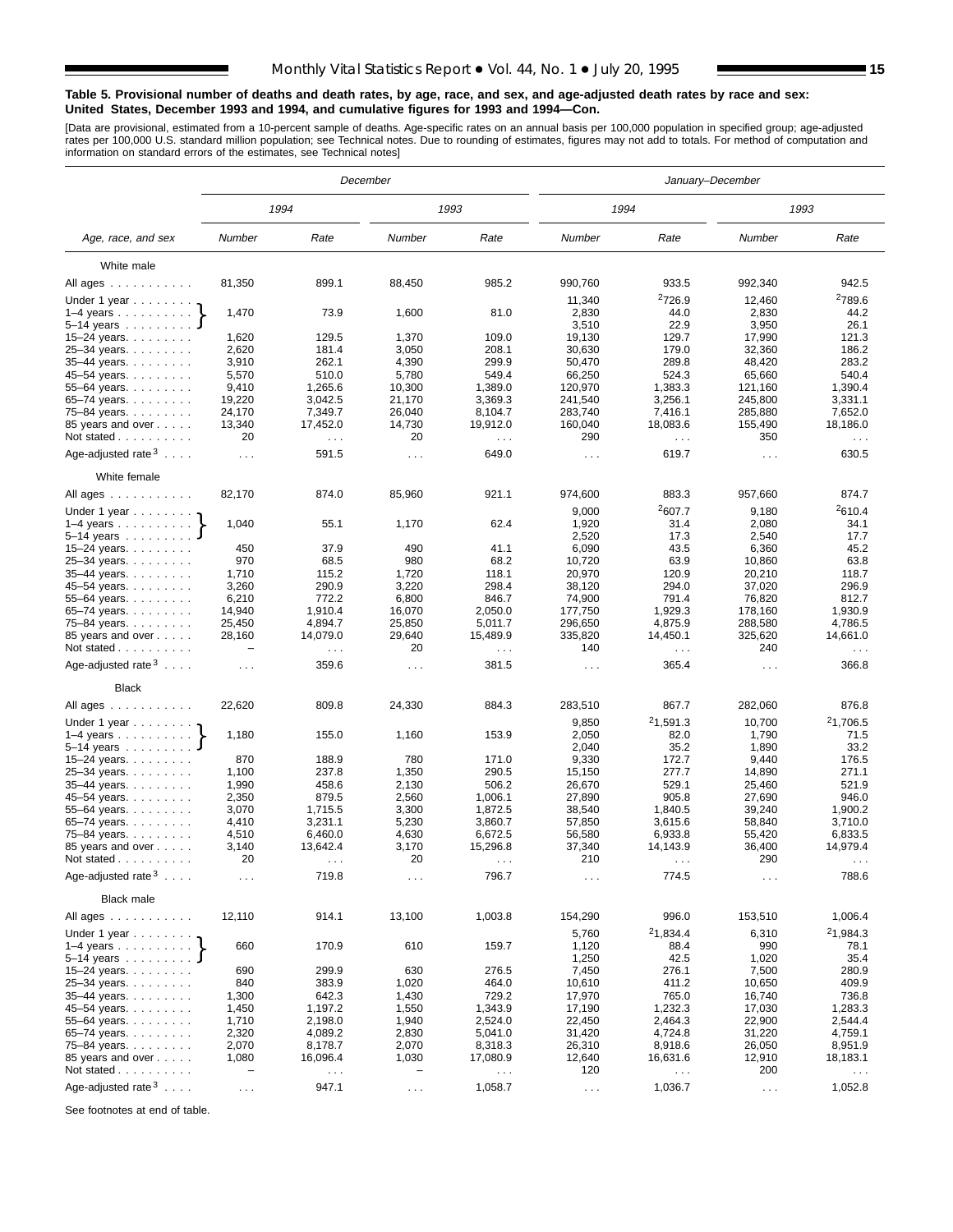#### **Table 5. Provisional number of deaths and death rates, by age, race, and sex, and age-adjusted death rates by race and sex: United States, December 1993 and 1994, and cumulative figures for 1993 and 1994—Con.**

[Data are provisional, estimated from a 10-percent sample of deaths. Age-specific rates on an annual basis per 100,000 population in specified group; age-adjusted<br>rates per 100,000 U.S. standard million population; see Tec

|                                  |          |                      | December                | January-December     |                      |                      |          |                      |
|----------------------------------|----------|----------------------|-------------------------|----------------------|----------------------|----------------------|----------|----------------------|
|                                  | 1994     |                      |                         | 1993                 |                      | 1994                 |          | 1993                 |
| Age, race, and sex               | Number   | Rate                 | Number                  | Rate                 | Number               | Rate                 | Number   | Rate                 |
| <b>Black female</b>              |          |                      |                         |                      |                      |                      |          |                      |
| All ages                         | 10,520   | 716.3                | 11,240                  | 777.1                | 129,220              | 752.1                | 128,550  | 760.0                |
| Under 1 year $\gamma$            |          |                      |                         |                      | 4.090                | 21,341.0             | 4.390    | 21,420.7             |
| 1–4 years $\ldots$ $\ldots$ $\}$ | 520      | 138.6                | 560                     | 150.6                | 930                  | 75.4                 | 530      | 64.7                 |
| $5-14$ years J                   |          |                      |                         |                      | 790                  | 27.6                 | 880      | 31.4                 |
| 15-24 years. $\ldots$            | 170      | 78.1                 | 150                     | 65.7                 | 1,880                | 69.5                 | 1,940    | 72.4                 |
| 25-34 years.                     | 260      | 106.6                | 330                     | 134.8                | 4,540                | 157.9                | 4,250    | 146.8                |
| $35 - 44$ years.                 | 690      | 298.0                | 700                     | 311.6                | 8,700                | 323.2                | 8,730    | 335.0                |
| 45-54 years.                     | 900      | 616.1                | 1,020                   | 733.2                | 10,700               | 635.4                | 10,660   | 666.3                |
| 55-64 years.                     | 1,360    | 1,344.5              | 1,360                   | 1,368.6              | 16,090               | 1,360.1              | 16,340   | 1,402.6              |
| 65-74 years. $\ldots$            | 2,090    | 2,620.7              | 2,400                   | 3,025.5              | 26,440               | 2,827.8              | 27,620   | 2,969.9              |
| 75-84 years.                     | 2,440    | 5.482.6              | 2,550                   | 5,729.8              | 30,270               | 5.810.0              | 29,370   | 5,648.1              |
| 85 years and over                | 2,060    | 12,632.7             | 2,140                   | 14,564.6             | 24,700               | 13,138.3             | 23,490   | 13,657.0             |
| Not stated                       | 20       | $\sim$ $\sim$ $\sim$ | 20                      | $\sim$ $\sim$ $\sim$ | 90                   | $\sim$ $\sim$ $\sim$ | 90       | $\sim$ $\sim$ $\sim$ |
| Age-adjusted rate $3 \ldots$ .   | $\cdots$ | 542.7                | $\cdot$ $\cdot$ $\cdot$ | 593.3                | $\sim$ $\sim$ $\sim$ | 571.3                | $\cdots$ | 585.4                |

1Includes races other than white and black.

2Death rates under 1 year (based on population estimates) differ from infant mortality rates (based on live births); see table 9 for infant mortality rates.

3For method of computation, see Technical notes.

NOTES: Figures include all revisions received from the States. Cumulative figures for the current year reflect revisions received for previous months, and figures for earlier years may differ from those previously published.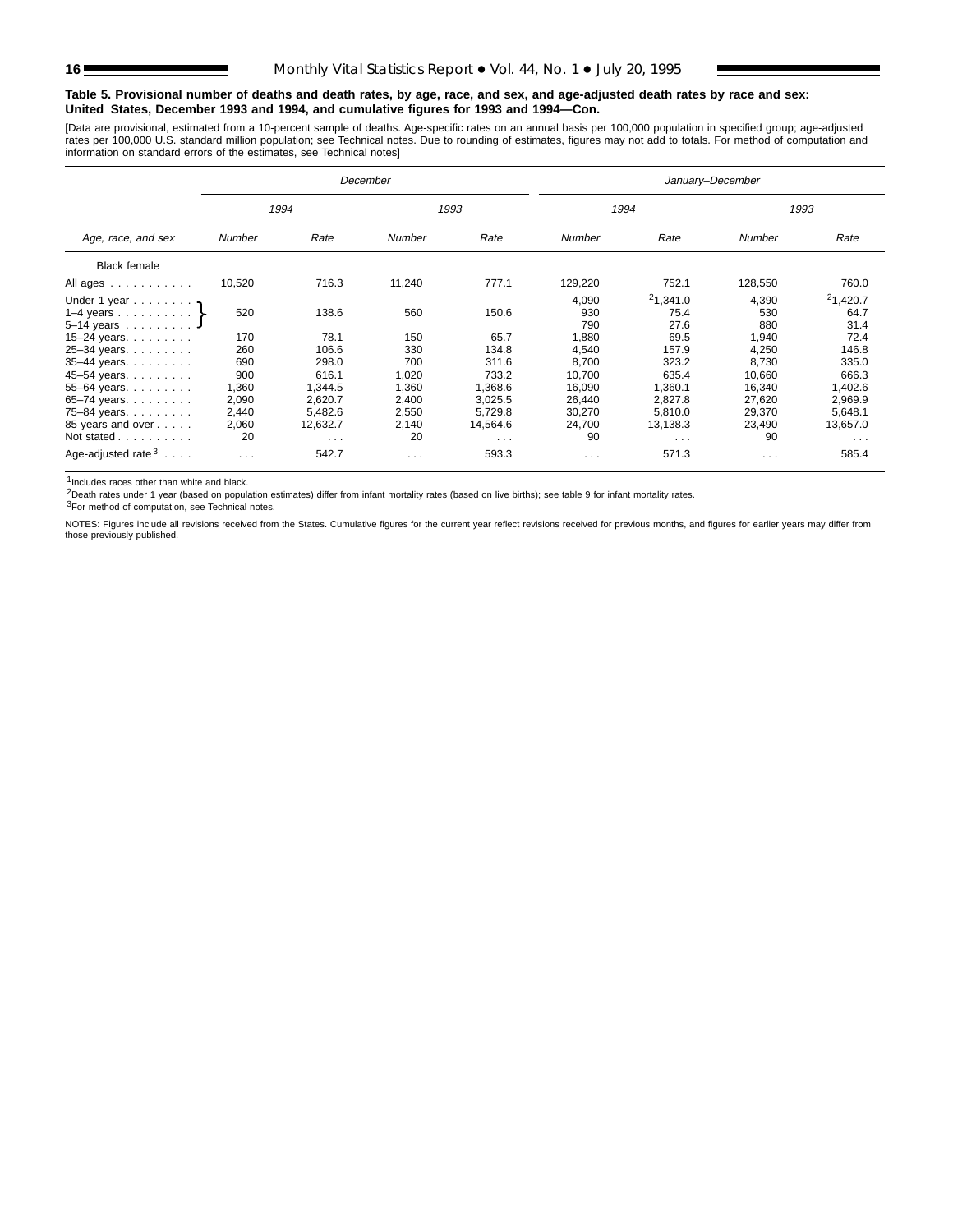#### Table 6. Provisional number of deaths and death rates for 72 selected causes and Human immunodeficiency virus infection: United States, December 1993 and 1994, and **cumulative figures 1993 and 1994**

[Data are provisional, estimated from <sup>a</sup> 10-percent sample of deaths. Rates on an annual basis per 100,000 estimated population. Due to rounding of estimates, figures may not add to totals. For method of computation and information on standard errors of the estimates, see Technical notes. For explanation of asterisk preceding cause-of-death codes, see Technical notes]

|                                                                                                 | December         |               |                  |               |                    |               | January-December   |               |
|-------------------------------------------------------------------------------------------------|------------------|---------------|------------------|---------------|--------------------|---------------|--------------------|---------------|
|                                                                                                 | 1994             |               | 1993             |               | 1994               |               | 1993               |               |
| Cause of death (Ninth Revision, International Classification of Diseases, 1975)                 | Number           | Rate          | Number           | Rate          | Number             | Rate          | Number             | Rate          |
|                                                                                                 | 190,000          | 854.4         | 202,000          | 918.0         | 2,286,000          | 876.9         | 2,268,000          | 879.3         |
|                                                                                                 | ÷                |               |                  |               | 10                 |               |                    |               |
|                                                                                                 | 50               |               | 60               |               | 750                | 0.3           | 580                | 0.2           |
|                                                                                                 | 130              | 0.6           | 100              |               | 1,450              | 0.6           | 1,530              | 0.6           |
|                                                                                                 | 100              |               | 80               |               | 1.090              | 0.4           | 1.230              | 0.5           |
|                                                                                                 | 30               |               | 20               |               | 360                | 0.1           | 300                | 0.1           |
|                                                                                                 |                  |               |                  |               | 20                 |               | 10                 |               |
|                                                                                                 |                  |               |                  |               |                    |               |                    |               |
|                                                                                                 | 40               |               | 20               |               | 300                | 0.1           | 280                | 0.1           |
|                                                                                                 | 1.570            | 7.1           | 1,910            | 8.7           | 19,900             | 7.6           | 20.390             | 7.9           |
|                                                                                                 |                  |               |                  |               |                    |               |                    |               |
|                                                                                                 |                  |               |                  |               | 10                 |               |                    |               |
| Syphilis                                                                                        | 270              | 1.2           | 200<br>10        | 0.9           | 2,810<br>100       | 1.1           | 2,510<br>100       | 1.0           |
| All other infectious and parasitic                                                              |                  |               |                  |               |                    |               |                    |               |
| diseases <sup>1</sup> 001-003,005,020-032,037,039-041,*042-*044,046-054,056-066,071-088,098-139 | 3,910            | 17.6          | 4,410            | 20.0          | 46,780             | 17.9          | 44,150             | 17.1          |
|                                                                                                 |                  |               |                  |               |                    |               |                    |               |
| Malignant neoplasms, including neoplasms of lymphatic and hematopoietic tissues 140–208         | 44,140           | 198.8         | 46,290           | 210.3         | 538,560            | 206.6         | 531,270            | 206.0         |
|                                                                                                 | 610              | 2.7           | 770              | 3.5           | 7,750              | 3.0           | 8.160              | 3.2           |
|                                                                                                 | 10,230<br>12.750 | 46.1<br>57.4  | 10,970<br>13,620 | 49.8<br>61.9  | 126,920<br>153.970 | 48.7<br>59.1  | 123,460<br>153.930 | 47.9<br>59.7  |
|                                                                                                 | 3.850            | 17.3          | 3.670            | 16.7          | 44.120             | 16.9          | 44.710             | 17.3          |
|                                                                                                 | 5,110            | 23.0          | 5,130            | 23.3          | 61,950             | 23.8          | 60,740             | 23.6          |
|                                                                                                 | 1,850            | 8.3           | 2,080            | 9.4           | 21,920             | 8.4           | 22.130             | 8.6           |
|                                                                                                 | 5,130            | 23.1          | 5,970            | 27.1          | 67,480             | 25.9          | 66,380             | 25.7          |
|                                                                                                 | 1.630            | 7.3           | 1.570            | 7.1           | 19.980             | 7.7           | 18.940             | 7.3           |
| Benign neoplasms, carcinoma in situ, and neoplasms of uncertain behavior and                    | 2.990            | 13.5          | 2,500            | 11.4          | 34,460             | 13.2          | 32,830             | 12.7          |
|                                                                                                 | 620              | 2.8           | 800              | 3.6           | 7,690              | 3.0           | 8,050              | 3.1           |
|                                                                                                 | 4.850            | 21.8          | 4,980            | 22.6          | 55.270             | 21.2          | 55.030             | 21.3          |
|                                                                                                 | 220              | 1.0           | 320              | 1.4           | 3.200              | 1.2           | 3.330              | 1.3           |
|                                                                                                 | 360              | 1.6           | 390              | 1.8           | 4.150              | 1.6           | 4,530              | 1.8           |
|                                                                                                 | 150              | 0.7           | 80               |               | 940                | 0.4           | 820                | 0.3           |
|                                                                                                 | 77,990           | 351.2         | 83,940           | 381.4         | 939,180            | 360.3         | 940,490            | 364.7         |
|                                                                                                 | 60.290           | 271.5         | 66.260           | 301.0         | 730.730            | 280.3         | 736.980            | 285.8         |
| Rheumatic fever and rheumatic heart disease390–398                                              | 500              | 2.2           | 490              | 2.2           | 5,520              | 2.1           | 5,580              | 2.2           |
|                                                                                                 | 1,910            | 8.6           | 1,580            | 7.2           | 23,790             | 9.1           | 23,260             | 9.0           |
|                                                                                                 | 250              | 1.1           | 250              | 1.1           | 2,190              | 0.8           | 2,280              | 0.9           |
|                                                                                                 | 39.440<br>18,350 | 177.6<br>82.6 | 43.840<br>20,050 | 199.2<br>91.1 | 482.140<br>225.120 | 185.0<br>86.4 | 485.520<br>226.690 | 188.3<br>87.9 |
|                                                                                                 | 270              | 1.2           | 210              | 1.0           | 2,680              | 1.0           | 2,960              | 1.1           |
|                                                                                                 | 80               |               | 70               |               | 900                | 0.3           | 730                | 0.3           |
| Old myocardial infarction and other forms of                                                    |                  |               |                  |               |                    |               |                    |               |
|                                                                                                 | 20.740           | 93.4          | 23.510           | 106.8         | 253.430            | 97.2          | 255.130            | 98.9          |
|                                                                                                 | 1,310            | 5.9           | 1,540            | 7.0           | 14,490             | 5.6           | 14.490             | 5.6           |
| All other forms of heart disease415–423,425–429                                                 | 16,890           | 76.0          | 18,550           | 84.3          | 202,610            | 77.7          | 205,860            | 79.8          |
|                                                                                                 | 890              | 4.0           | 1,030            | 4.7           | 10,770             | 4.1           | 10,540             | 4.1           |
|                                                                                                 | 13.460           | 60.6          | 12.940           | 58.8          | 153.940            | 59.1          | 149.500            | 58.0          |
| Intracerebral and other intracranial hemorrhage431-432                                          | 1.840            | 8.3           | 1.640            | 7.4           | 21.100             | 8.1           | 21,270             | 8.2           |
| Cerebral thrombosis and unspecified occlusion of cerebral arteries 434.0,434.9                  | 1.240            | 5.6           | 1.380            | 6.3           | 14,980             | 5.7           | 15.820             | 6.1           |

See footnotes at end of table.

**17**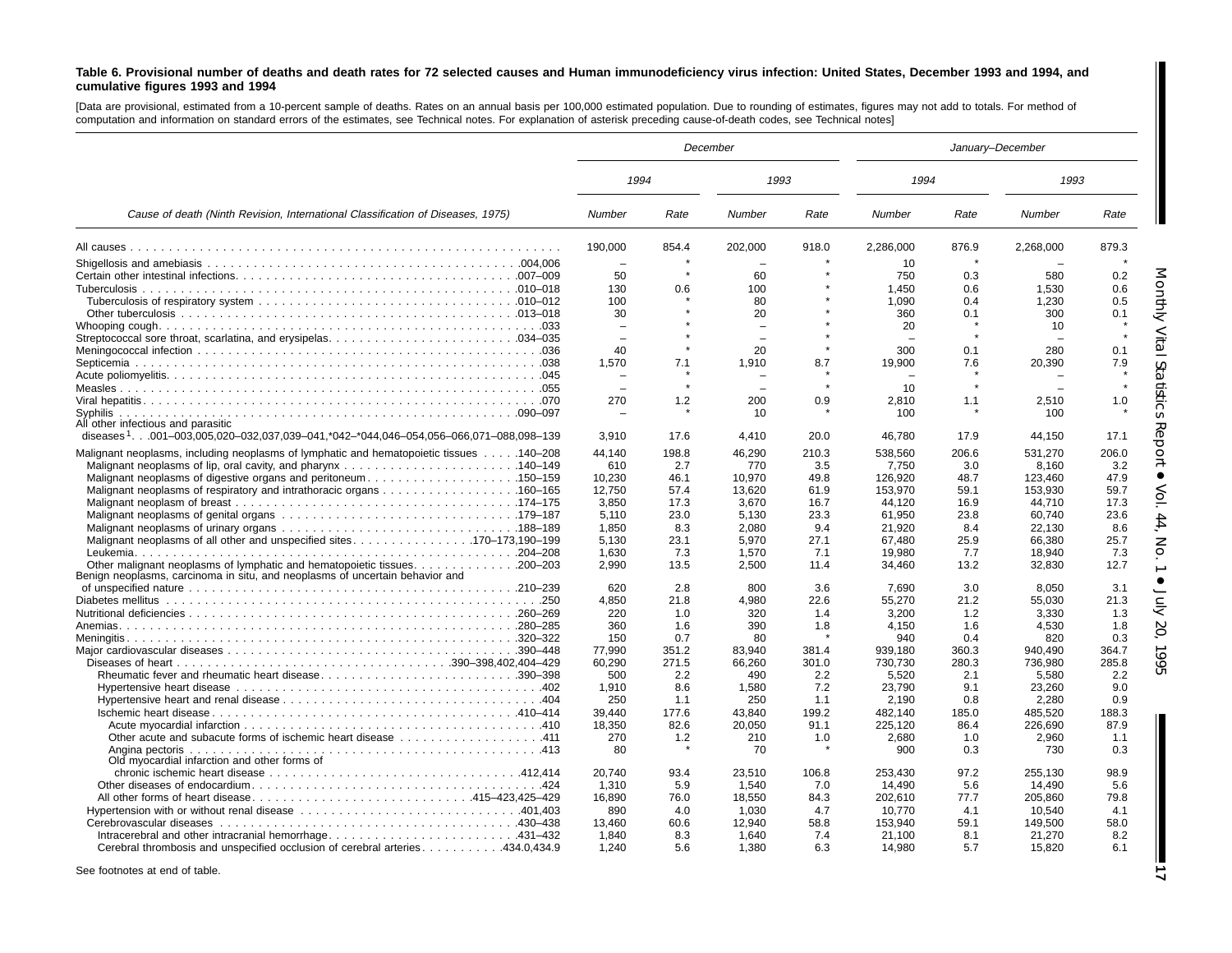#### Table 6. Provisional number of deaths and death rates for 72 selected causes and Human immunodeficiency virus infection: United States, December 1993 and 1994, and **cumulative figures 1993 and 1994—Con.**

[Data are provisional, estimated from a 10-percent sample of deaths. Rates on an annual basis per 100,000 estimated population. Due to rounding of estimates, figures may not add to totals. For method of computation and information on standard errors of the estimates, see Technical notes. For explanation of asterisk preceding cause-of-death codes, see Technical notes]

|                                                                                                                                   |        |         | December      |         |         | January-December |         |      |
|-----------------------------------------------------------------------------------------------------------------------------------|--------|---------|---------------|---------|---------|------------------|---------|------|
|                                                                                                                                   | 1994   |         | 1993          |         | 1994    |                  | 1993    |      |
| Cause of death (Ninth Revision, International Classification of Diseases, 1975)                                                   | Number | Rate    | <b>Number</b> | Rate    | Number  | Rate             | Number  | Rate |
|                                                                                                                                   | 100    | $\star$ | 50            | $\star$ | 920     | 0.4              | 490     | 0.2  |
| All other and late effects of cerebrovascular diseases 430.433.435–438                                                            | 10.280 | 46.3    | 9.870         | 44.8    | 116.930 | 44.9             | 111.910 | 43.4 |
|                                                                                                                                   | 1,380  | 6.2     | 1,360         | 6.2     | 17,410  | 6.7              | 17,060  | 6.6  |
|                                                                                                                                   | 1,970  | 8.9     | 2,350         | 10.7    | 26,330  | 10.1             | 26,420  | 10.2 |
|                                                                                                                                   | 30     |         | 50            |         | 530     | 0.2              | 560     | 0.2  |
|                                                                                                                                   | 6.660  | 30.0    | 7.810         | 35.5    | 81,820  | 31.4             | 79,720  | 30.9 |
|                                                                                                                                   | 6,660  | 30.0    | 7.640         | 34.7    | 80,580  | 30.9             | 78,790  | 30.5 |
|                                                                                                                                   |        |         | 170           | 0.8     | 1,250   | 0.5              | 920     | 0.4  |
|                                                                                                                                   | 7.860  | 35.4    | 8.830         | 40.1    | 101.170 | 38.8             | 100.620 | 39.0 |
|                                                                                                                                   | 380    | 1.7     | 400           | 1.8     | 3.610   | 1.4              | 3.590   | 1.4  |
|                                                                                                                                   | 1,350  | 6.1     | 1,340         | 6.1     | 17,220  | 6.6              | 17,980  | 7.0  |
|                                                                                                                                   | 310    | 1.4     | 450           | 2.0     | 5,220   | 2.0              | 4.870   | 1.9  |
|                                                                                                                                   | 5.830  |         |               | 30.2    |         |                  |         |      |
| 0ther chronic obstructive pulmonary diseases and allied conditions494–496                                                         |        | 26.2    | 6.640         |         | 75,120  | 28.8             | 74,180  | 28.8 |
|                                                                                                                                   | 390    | 1.8     | 320           | 1.4     | 6.020   | 2.3              | 5.550   | 2.2  |
|                                                                                                                                   | 30     |         | 20            |         | 320     | 0.1              | 450     | 0.2  |
| Hernia of abdominal cavity and intestinal obstruction without                                                                     |        |         |               |         |         |                  |         |      |
|                                                                                                                                   | 540    | 2.4     | 540           | 2.4     | 5.960   | 2.3              | 5.780   | 2.2  |
|                                                                                                                                   | 2.470  | 11.1    | 2.220         | 10.1    | 25.660  | 9.8              | 24.670  | 9.6  |
|                                                                                                                                   | 240    | 1.1     | 160           | 0.7     | 2,600   | 1.0              | 2,670   | 1.0  |
|                                                                                                                                   | 2,200  | 9.9     | 1.850         | 8.4     | 24,690  | 9.5              | 24,660  | 9.6  |
| Acute glomerulonephritis and nephrotic syndrome580–581<br>Chronic glomerulonephritis, nephritis and nephropathy, not specified as | 10     |         | 40            |         | 240     | 0.1              | 330     | 0.1  |
| Renal failure, disorders resulting from impaired renal function, and                                                              | 140    | 0.6     | 100           |         | 1,600   | 0.6              | 1,570   | 0.6  |
|                                                                                                                                   | 2,050  | 9.2     | 1,710         | 7.8     | 22,850  | 8.8              | 22,760  | 8.8  |
|                                                                                                                                   | 60     |         | 80            |         | 1.030   | 0.4              | 990     | 0.4  |
|                                                                                                                                   | 20     |         | 20            |         | 400     | 0.2              | 450     | 0.2  |
|                                                                                                                                   |        |         |               |         |         |                  |         |      |
|                                                                                                                                   |        |         | 40            |         | 340     | 0.1              | 300     | 0.1  |
|                                                                                                                                   |        | $\star$ |               |         | 60      |                  | 60      |      |
|                                                                                                                                   |        |         | 40            |         | 280     | 0.1              | 240     | 0.1  |
|                                                                                                                                   | 1.020  | 4.6     | 1.030         | 4.7     | 11.570  | 4.4              | 11.620  | 4.5  |
| Birth trauma, intrauterine hypoxia, birth asphyxia, and                                                                           | 1.260  | 5.7     | 1,430         | 6.5     | 14,180  | 5.4              | 15,620  | 6.1  |
|                                                                                                                                   | 160    | 0.7     | 260           | 1.2     | 2.380   | 0.9              | 2.920   | 1.1  |
|                                                                                                                                   | 1,100  | 4.9     | 1.170         | 5.3     | 11,790  | 4.5              | 12,700  | 4.9  |
|                                                                                                                                   | 3,050  | 13.7    | 3,590         | 16.3    | 40,240  | 15.4             | 39,300  | 15.2 |
|                                                                                                                                   | 17,580 | 79.2    | 17,840        | 81.0    | 203,470 | 78.1             | 197,460 | 76.6 |
|                                                                                                                                   | 7.420  | 33.4    | 7.750         | 35.2    | 88.370  | 33.9             | 87.020  | 33.7 |
| E810-E825                                                                                                                         | 3,620  | 16.3    | 3.750         | 17.0    | 42,050  | 16.1             | 40,780  | 15.8 |
| All other accidents and adverse effectsB800-E807.E826-E949                                                                        | 3,810  | 17.2    | 4.000         | 18.2    | 46.330  | 17.8             | 46,230  | 17.9 |
|                                                                                                                                   | 2.610  | 11.8    | 2.620         | 11.9    | 30,570  | 11.7             | 30.000  | 11.6 |
|                                                                                                                                   | 1,760  | 7.9     | 2.170         | 9.9     | 23,680  | 9.1              | 24,780  | 9.6  |
|                                                                                                                                   | 240    | 1.1     | 160           | 0.7     | 2.450   | 0.9              | 2,600   | 1.0  |
|                                                                                                                                   |        |         |               |         |         |                  |         |      |
|                                                                                                                                   | 3,440  | 15.5    | 3,710         | 16.8    | 40,310  | 15.5             | 36,970  | 14.3 |

1Includes data for deaths due to Human immunodeficiency virus infection (category numbers \*042–\*044) shown separately below; see Technical notes.

2Included in All other infectious and parasitic diseases shown above.

NOTES: Figures include all revisions received from the States. Cumulative figures for the current year reflect revisions received for previous months, and figures for earlier years may differ from those previously publishe

Monthly Vital

Statistics

 Report  $\bullet$ 

Vol. 44, No. 1 •

July 20, 1995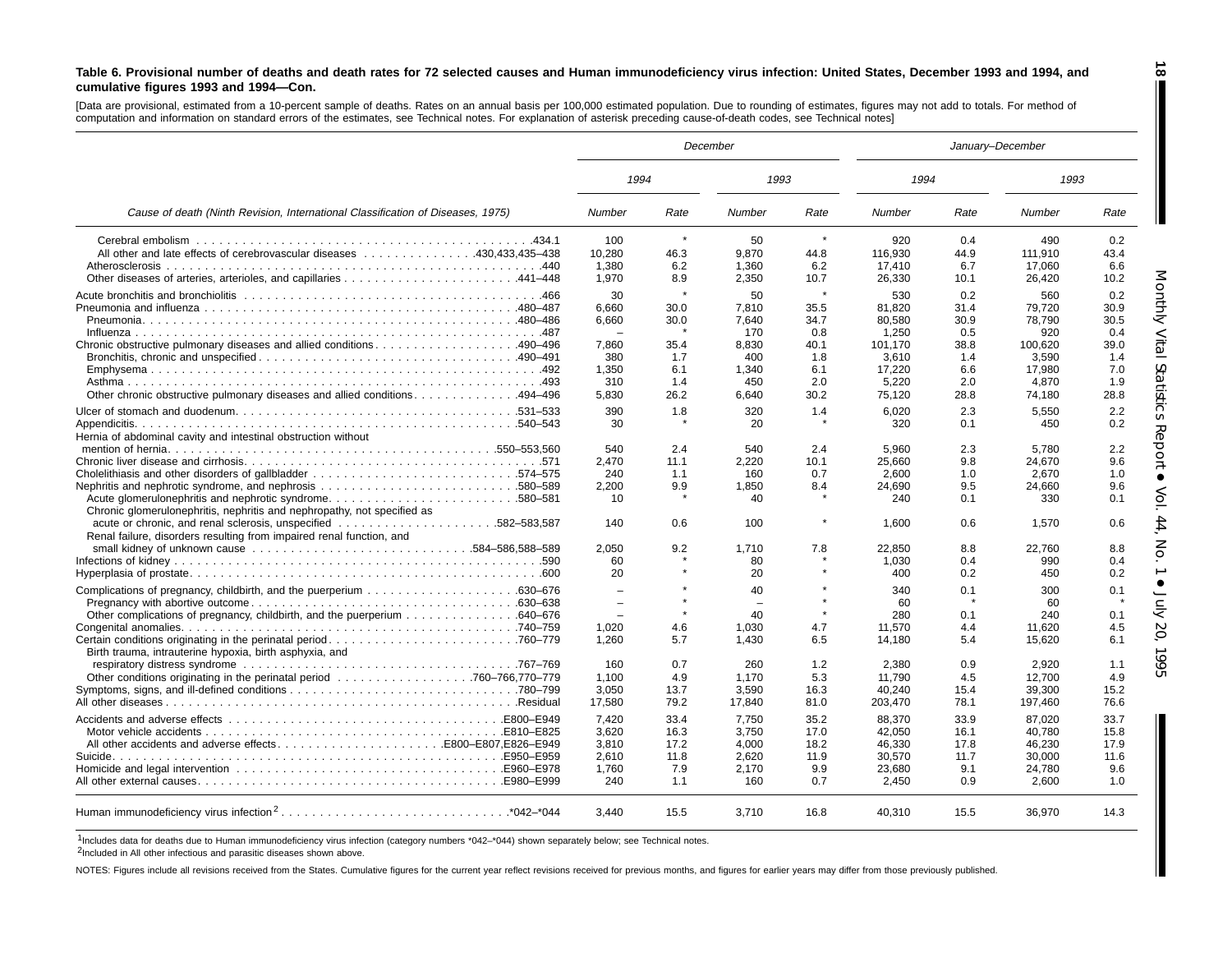#### Table 7. Provisional number of deaths and death rates for 16 selected subcategories of Malignant neoplasms, including neoplasms of lymphatic and hematopoietic tissues: United States, December 1993 and 1994, and cumulative figures 1993 and 1994

[Data are provisional, estimated from a 10-percent sample of deaths. Rates on an annual basis per 100,000 estimated population. Due to rounding of estimates, figures may not add to totals. For method of computation and information on standard errors of the estimates, see Technical notes]

|                                                                                                      | December     |       |        |       |         | January-December |         |       |  |
|------------------------------------------------------------------------------------------------------|--------------|-------|--------|-------|---------|------------------|---------|-------|--|
|                                                                                                      | 1994<br>1993 |       |        |       | 1994    |                  | 1993    |       |  |
| Cause of death (Ninth Revision, International Classification of Diseases, 1975)                      | Number       | Rate  | Number | Rate  | Number  | Rate             | Number  | Rate  |  |
| Malignant neoplasms, including neoplasms of lymphatic and hematopoietic tissues <sup>1</sup> 140–208 | 44,140       | 198.8 | 46,290 | 210.3 | 538,560 | 206.6            | 531,270 | 206.0 |  |
|                                                                                                      | 830          | 3.7   | 960    | 4.4   | 11.170  | 4.3              | 10,230  | 4.0   |  |
|                                                                                                      | 1,120        | 5.0   | 1,120  | 5.1   | 13.620  | 5.2              | 13,840  | 5.4   |  |
| Malignant neoplasms of colon, rectum, rectosigmoid junction, and anus 153,154                        | 4,710        | 21.2  | 5.150  | 23.4  | 58.640  | 22.5             | 56,580  | 21.9  |  |
|                                                                                                      | 2,200        | 9.9   | 2,390  | 10.9  | 26,750  | 10.3             | 26,580  | 10.3  |  |
|                                                                                                      | 12,260       | 55.2  | 13.210 | 60.0  | 148.710 | 57.1             | 148,880 | 57.7  |  |
|                                                                                                      | 470          | 2.1   | 770    | 3.5   | 7,130   | 2.7              | 6,780   | 2.6   |  |
|                                                                                                      | 380          | 1.7   | 460    | 2.1   | 4.590   | 1.8              | 4.810   | 1.9   |  |
|                                                                                                      | 440          | 2.0   | 520    | 2.4   | 5,880   | 2.3              | 6,000   | 2.3   |  |
|                                                                                                      | 1,170        | 5.3   | 810    | 3.7   | 13.680  | 5.2              | 12,750  | 4.9   |  |
|                                                                                                      | 2,950        | 13.3  | 3,080  | 14.0  | 35,730  | 13.7             | 35,340  | 13.7  |  |
|                                                                                                      | 870          | 3.9   | 980    | 4.5   | 10.650  | 4.1              | 11,020  | 4.3   |  |
|                                                                                                      | 980          | 4.4   | 1,110  | 5.0   | 11.280  | 4.3              | 11,110  | 4.3   |  |
| 191,192. Malignant neoplasms of brain and other and unspecified parts of nervous system 191,192      | 1,060        | 4.8   | 850    | 3.9   | 12,140  | 4.7              | 11,150  | 4.3   |  |
|                                                                                                      | 130          | 0.6   | 80     |       | 1.520   | 0.6              | 1.600   | 0.6   |  |
|                                                                                                      | 1,970        | 8.9   | 1,720  | 7.8   | 22,560  | 8.7              | 21,340  | 8.3   |  |
|                                                                                                      | 890          | 4.0   | 700    | 3.2   | 10.380  | 4.0              | 9,890   | 3.8   |  |

1Includes figures for subcategories not shown below.

NOTES: Figures include all revisions received from the States. Cumulative figures for the current year reflect revisions received for previous months, and figures for earlier years may differ from those previously publishe

#### Table 8. Provisional number of deaths and death rates for injury by firearms: United States, December 1993 and 1994, and cumulative figures 1993 and 1994

[Data are provisional, estimated from a 10-percent sample of deaths. Rates on an annual basis per 100,000 estimated population. Due to rounding of estimates, figures may not add to totals. For method of computation and information on standard errors of the estimates, see Technical notes]

|                                                                                 | December |      |        |      | January-December |      |        |      |  |
|---------------------------------------------------------------------------------|----------|------|--------|------|------------------|------|--------|------|--|
|                                                                                 | 1994     |      |        | 1993 |                  | 1994 |        | 1993 |  |
| Cause of death (Ninth Revision, International Classification of Diseases, 1975) | Number   | Rate | Number | Rate | Number           | Rate | Number | Rate |  |
|                                                                                 | 2.900    | 13.1 | 3.650  | 16.6 | 38,360           | 14.7 | 38,800 | 15.0 |  |
|                                                                                 | 190      | 0.8  | 230    | 1.0  | 1,550            | 0.6  | 1,680  | 0.7  |  |
|                                                                                 | 1,380    | 6.2  | 1.730  | 7.9  | 19,380           | 7.4  | 18.810 | 7.3  |  |
|                                                                                 | 1,280    | 5.8  | 1,660  | 7.5  | 17.140           | 6.6  | 17.940 | 7.0  |  |
|                                                                                 | 50       |      | 30     |      | 290              | 0.1  | 370    | 0.1  |  |

NOTES: Figures include all revisions received from the States. Cumulative figures for the current year reflect revisions received for previous months, and figures for earlier years may differ from those previously publishe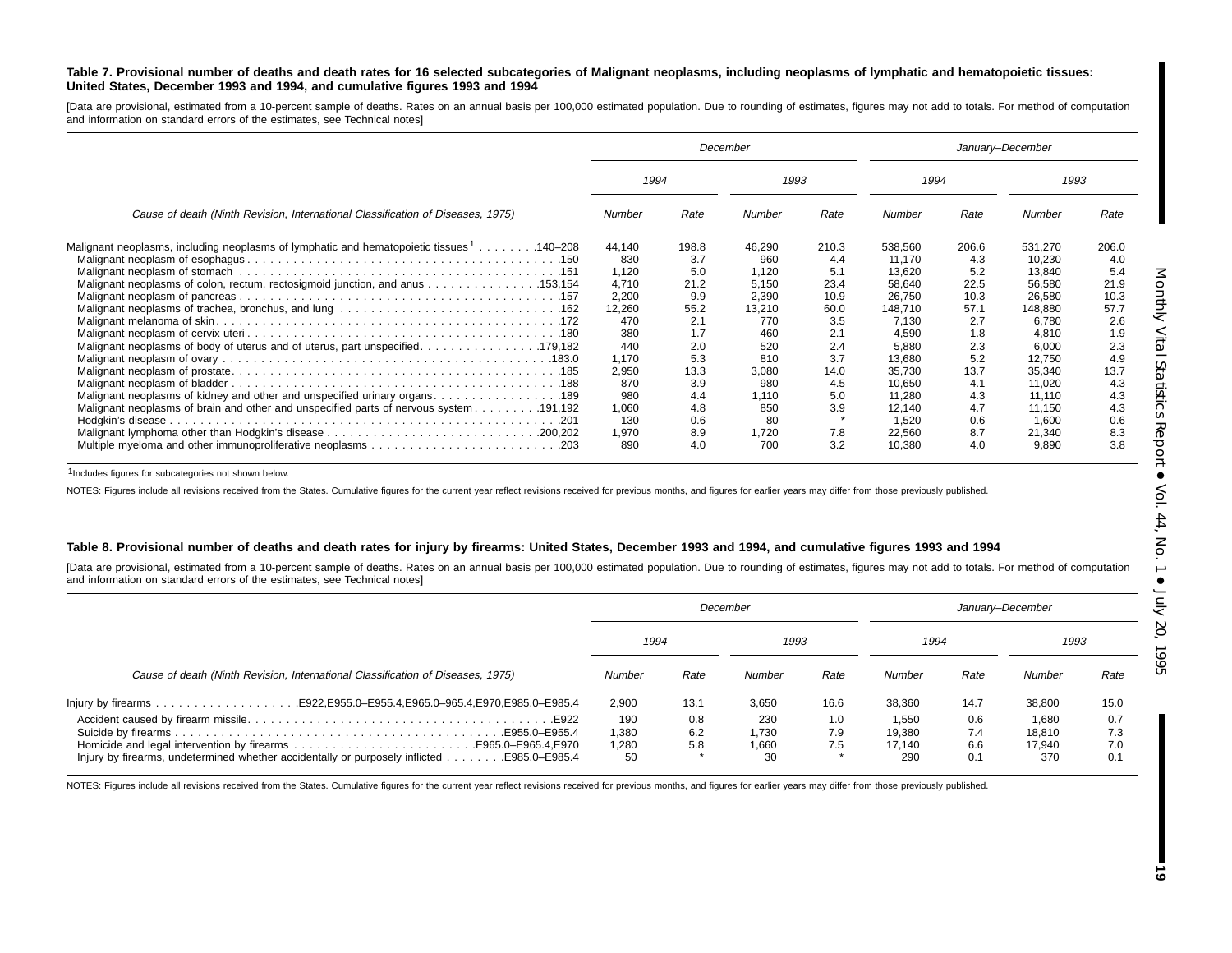#### Table 9. Provisional number of deaths under 1 year and infant mortality rates, by age and for 10 selected causes: United States, December 1993 and 1994 and cumulative **figures 1993 and 1994**

[Data are provisional, estimated from <sup>a</sup> 10-percent sample of deaths. Rates on an annual basis per 100,000 live births. Due to rounding of estimates, figures may not add to totals. For method of computation and information on standard errors of the estimates, see Technical notes]

|                                                                                         | December                                 |                        |                               |                        | January-December                                    |                                                     |                                                     |                                                      |
|-----------------------------------------------------------------------------------------|------------------------------------------|------------------------|-------------------------------|------------------------|-----------------------------------------------------|-----------------------------------------------------|-----------------------------------------------------|------------------------------------------------------|
|                                                                                         | 1994<br>1993                             |                        |                               |                        | 1994                                                |                                                     | 1993                                                |                                                      |
| Age and cause of death (Ninth Revision, International Classification of Diseases, 1975) | Number                                   | Rate                   | Number                        | Rate                   | Number                                              | Rate                                                | Number                                              | Rate                                                 |
|                                                                                         | 2,500                                    | 774.3                  | 2,800                         | 857.7                  | 31.400                                              | 791.7                                               | 33,300                                              | 828.8                                                |
|                                                                                         | 1.670<br>850                             | 511.8<br>260.5         | 1.850<br>970                  | 561.8<br>294.6         | 19.650<br>11.740                                    | 495.6<br>296.1                                      | 21,390<br>11,870                                    | 532.9<br>295.7                                       |
|                                                                                         | 10<br>50<br>570<br>360<br>20<br>40<br>90 | 174.7<br>110.3         | 10<br>520<br>320<br>80<br>170 | 157.9<br>97.2<br>51.6  | 250<br>440<br>6.780<br>3,860<br>220<br>560<br>1.560 | 6.3<br>11.1<br>171.0<br>97.3<br>5.5<br>14.1<br>39.3 | 200<br>460<br>6.730<br>4,090<br>140<br>650<br>2,080 | 5.0<br>11.5<br>167.7<br>101.9<br>3.5<br>16.2<br>51.8 |
| .Residual                                                                               | 710<br>210<br>470                        | 217.6<br>64.4<br>144.0 | 820<br>320<br>580             | 249.0<br>97.2<br>176.1 | 7.720<br>3.610<br>6.390                             | 194.7<br>91.0<br>161.2                              | 8,420<br>4,290<br>6.190                             | 209.8<br>106.9<br>154.2                              |

NOTES: Figures include all revisions received from the States. Cumulative figures for the current year reflect revisions received for previous months, and figures for earlier years may differ from those previously publishe

**20**

H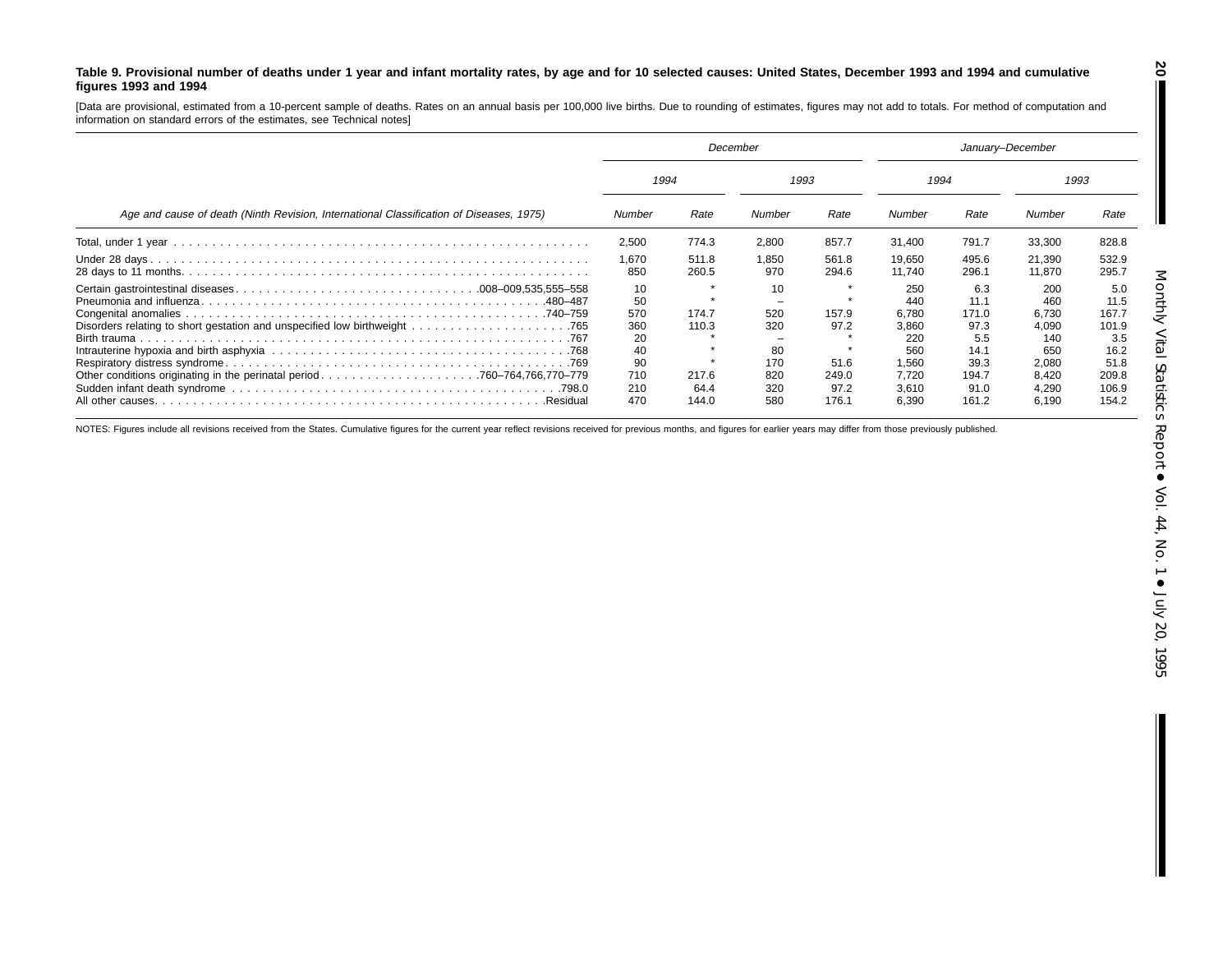## **Technical notes**

## **Nature and sources of data**

Data in this report are provisional unless otherwise specified and include only events occurring within the United States (50 States and the District of Columbia). Mortality data exclude fetal deaths. Data for the Commonwealth of Puerto Rico are not included in the U.S. totals.

Birth, death, and infant death figures in tables 2 and 4 for each State are estimates by State of residence. These estimates are derived by applying adjustment ratios to the actual counts of certificates for all events occurring in the State and received in registration offices during a 1-month period, regardless of date of the event. The adjustment ratios for each data year represent the observed relationship between final State occurrence and residence figures for the three most recent years for which final data were available and are expressed as a single ratio for each State. As in previous years, monthly State marriage and divorce figures represent the actual count of all events occurring in the State (State of occurrence) that were received in the registration offices during the 1-month period. Delay in the receipt of certificates in a registration office may result in a low State figure for a given month followed by a high figure for the month(s) in which the delayed records are received. Data for previous months and cumulative data include revised figures received from the States.

Figures for births, deaths, and infant deaths for California in tables 2 and 4 contain adjustments for varying lengths of State reporting periods. Figures for Texas for all events shown in tables 2–4 also are adjusted for varying lengths of State reporting periods. The figures for both States are adjusted by the ratio between the number of days in the data month and the number of days in the State reporting period. The adjusted figures are included in the U.S. totals shown elsewhere in this report.

U.S. totals for births, deaths, and infant deaths are based on the State estimates by State of residence and, therefore, in effect, exclude events to nonresidents of the United States. Events to nonresidents of the United States are included in all marriage and divorce figures. The effect of excluding events to nonresidents from the U.S. totals is small.

Provisional totals for the United States include estimates for State data shown as not available. Provisional totals for births and marriages for the entire United States include adjustments for observed differences between provisional and final monthly figures.

Divorce figures include reported annulments. The monthly national divorce estimate is obtained by multiplying the total for the reporting areas by the ratio observed between the most recent final annual divorce total for the United States and the provisional total for the reporting areas combined.

*Random variation*—Although the counts in this report are not subject to sampling variability (except the Current Mortality Sample), they may be affected by random variation. When the number of events is small and the probability of such an event is small, considerable caution must be observed in interpreting the data. Such infrequent events may be assumed to follow a Poisson probability distribution. For this distribution a simple approximation may be used to estimate the random variation as follows:

If *N* is the number of events in the population and *R* is the corresponding rate, the chances are 19 in 20 that

1. 
$$
N - 2\sqrt{N}
$$
 and  $N + 2\sqrt{N}$ 

covers the ''true'' number of events.

2. 
$$
R-2 \frac{R}{\sqrt{N}}
$$
 and  $R+2 \frac{R}{\sqrt{N}}$ 

covers the ''true'' rate.

If the rate  $R_1$  corresponding to  $N_1$ events is compared with the rate  $R_2$  corresponding to  $N_2$  events, the difference between the two rates may be regarded as statistically significant at the 0.05 level if it exceeds

$$
2\sqrt{\frac{R_1^2}{N_1} + \frac{R_2^2}{N_2}}
$$

Additional information on random variation in numbers of events, rates, and ratios may be found in the technical appendixes of *Vital Statistics of the United States, 1990*, Volumes I and II.

## **Rates**

Rates are on an annual basis and, except for infant mortality rates, are per 1,000 or 100,000 estimated population residing in the United States. The populations used for computing these rates are furnished by the U.S. Bureau of the Census. Rates shown in this report beginning with 1992 were computed using populations based on the 1990 Census enumeration comparable to those used for final data. Monthly rates are based on populations estimated for the specific month. Year-to-date rates are averages of monthly rates that have been weighted by the number of days in the corresponding months. Rates for 12-month periods are the sum of events for the period per population estimated at the midpoint of the period.

Infant mortality rates are deaths under 1 year of age for the specified period (monthly, year-to-date, or 12-month period) per 1,000 or 100,000 live births. Births used for computing monthly and year-to-date infant mortality rates are adjusted for monthly variation in the number of births. Births used to compute 12-month rates do not contain this adjustment. Births used for computing infant mortality rates are not corrected for observed differences between provisional and final monthly figures as described earlier in Nature and sources of data. Because monthly infant mortality rates are based on relatively few events, they are highly variable. Therefore, comparisons of monthly infant mortality rates should be interpreted cautiously; see Random variation.

Age-adjusted death rates are used to compare relative mortality risks across groups and over time. However, they should be viewed as constructs or indexes rather than as direct or actual measures of mortality risk. Statistically, they are weighted averages of the age-specific death rates, where the weights represent the fixed population proportions by age. See chapter 5 of an earlier report (2). The age-adjusted death rates presented in this report were computed by the direct method, that is, by applying age-specific death rates to the U.S. standard million population (3). See also chapter 10 of an earlier report (2). Age groups in table 5 were used to compute the age-adjusted rates shown in that table. The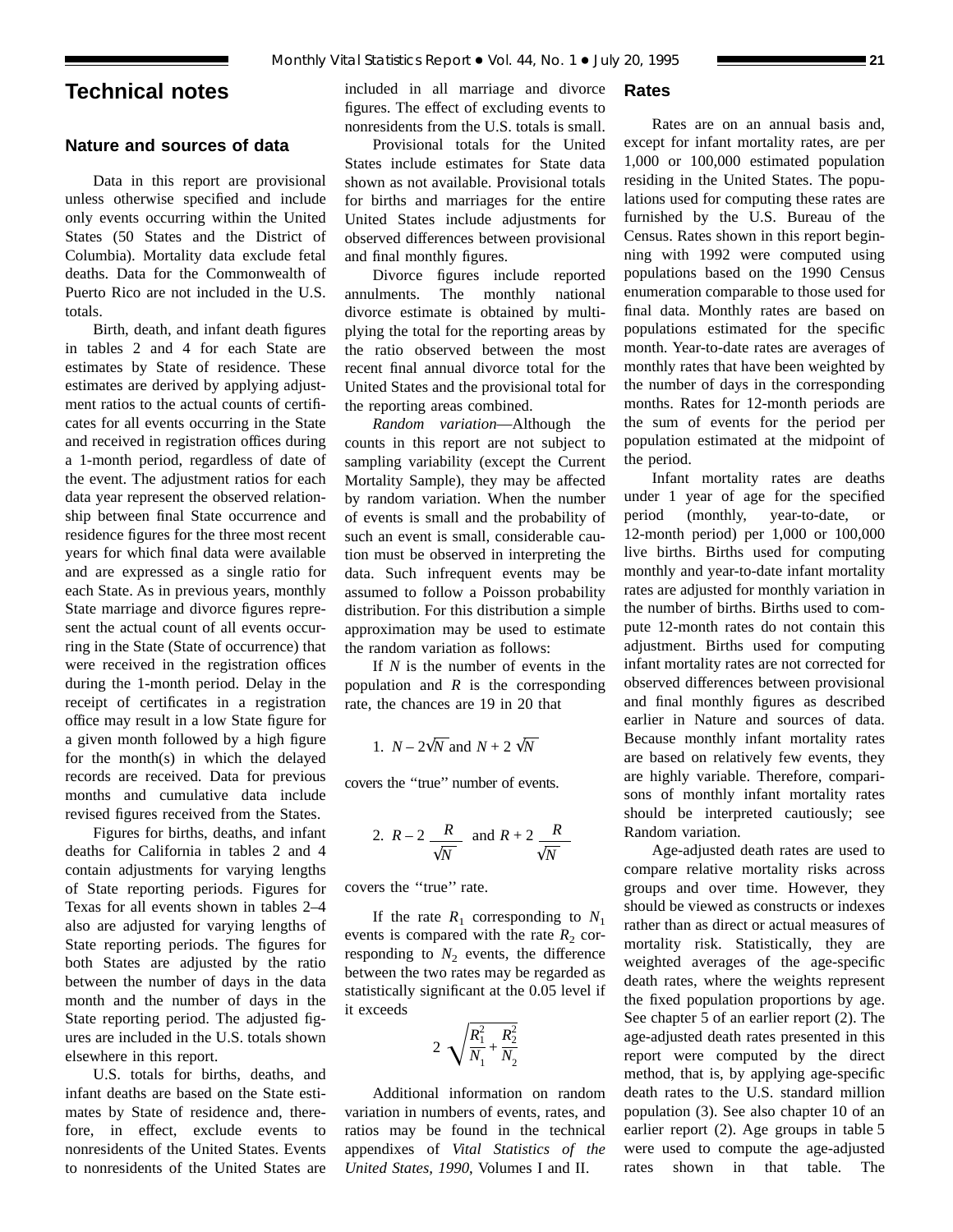age-adjusted death rates on which the State maps are based and which are shown with the State maps were computed from average annual age-specific death rates in 10-year age groups for the specified 3-year period. The average annual age-specific death rates were computed by dividing the number of deaths in an age group for the 3-year period by three times the population in that age group estimated at the midpoint of the period (4). It is important not to compare age-adjusted rates with crude rates.

## **Current Mortality Sample**

The Current Mortality Sample (CMS) is a 10-percent systematic sample of death certificates drawn each month after the certificates are counted in the State registration offices. Deaths and death rates for the United States by age, race, sex, and cause are estimated based on the sample. Because of the additional time required to select and process the certificates, data based on the CMS are published 1 month after publication of the U.S. and State counts. Complete information concerning the underlying cause of death sometimes is not available when the sample is drawn. As a result estimates based on sample counts for certain causes are biased. Correction for bias is not made in this report but is made in the annual summary (issue number 13 in this series) each year.

Estimated numbers of deaths based on the sample were proportionately adjusted to be consistent with estimates based on the count of death certificates received in State registration offices.

*HIV infection*—Beginning with data for 1987, the National Center for Health Statistics introduced category numbers \*042–\*044 for classifying and coding Human immunodeficiency virus (HIV) infection. The asterisks before the category numbers indicate that these codes are not part of the *Ninth Revision, International Classification of Diseases*. Deaths classified to these categories are included in All other infectious and parasitic diseases in the ''List of 72 Selected Causes of Death'' and are also shown separately at the bottom of table 6.

*Sampling variability*—Because the estimates of deaths and death rates presented in this report with the exception of total deaths and deaths under 1 year are

based on a sample of death certificates, they are subject to sampling variability. The estimated relative standard error in the following table is a measure of the sampling error of the estimated number of deaths (or of the estimated death rate) expressed as a percent of the estimate. The first column refers to monthly estimates; the second to annual; cumulative year-to-date totals fall between the two.

The chances are about 2 in 3 that the percent difference between an estimate and the result of a complete count is less than the percent shown. The chances are about 19 in 20 that the percent difference is less than twice the percent shown. A figure based on 100 or fewer estimated deaths has a relative standard error of 30 percent or more and is, therefore, considered unreliable. A rate based on 100 or fewer estimated deaths has been replaced by an asterisk.

Unless otherwise specified comparisons made in the text between death rates based on the CMS were statistically significant at the 0.05 level of significance. Lack of comment in the text about any two rates does not mean that the difference was tested and found not to be significant at this level.

*Mortality Surveillance System*—The Mortality Surveillance System (MSS) charts are based entirely on monthly provisional data from the CMS. Where sample size permits, age-race-sex comparisons are made for the causes of death. Where sample size is too small, only

**Relative standard errors for estimated numbers of deaths from the Current Mortality Sample expressed as a percent of the estimate**

|                                      | Relative standard error<br>of estimate (as percent) |                                               |  |  |
|--------------------------------------|-----------------------------------------------------|-----------------------------------------------|--|--|
| <b>Estimated number</b><br>of deaths | 170,000<br>estimated<br>deaths<br>each month        | 2,000,000<br>estimated<br>deaths<br>each year |  |  |
| 10                                   | 94.9                                                | 94.9                                          |  |  |
| 20                                   | 67.1                                                | 67.1                                          |  |  |
| 50                                   | 42.4                                                | 42.4                                          |  |  |
| 100                                  | 30.0                                                | 30.0                                          |  |  |
| 200                                  | 21.2                                                | 21.2                                          |  |  |
| 500                                  | 13.4                                                | 13.4                                          |  |  |
| $1,000$                              | 9.5                                                 | 9.5                                           |  |  |
| 2,000                                | 6.7                                                 | 67                                            |  |  |
| 5.000                                | 42                                                  | 42                                            |  |  |
| 10,000                               | 29                                                  | 3.0                                           |  |  |
| 20.000                               | 2.0                                                 | 2.1                                           |  |  |
| 50.000                               | 1.1                                                 | 1.3                                           |  |  |
| $100,000$                            | 0.6                                                 | 0.9                                           |  |  |
| $200,000$                            |                                                     | 0.6                                           |  |  |
| $500,000$                            |                                                     | 0.4                                           |  |  |
| $1,000,000$                          |                                                     | 0.2                                           |  |  |
|                                      |                                                     |                                               |  |  |

age-sex comparisons are made. A time series regression model of the following form was used:

$$
Y(t) = A_0 + A_1 t + A_2 t^2 + C \cos (2\pi t / 12) + S \sin (2\pi t / 12) + \epsilon_t
$$

where

- $Y(t) =$  monthly death rate at time *t t* = month number
- $A_0$  = coefficient, which, together with *C*, determines the *Y*-intercept
- $A_1$  = coefficient of *t*
- $A_2$  = coefficient of  $t^2$
- $CS = \text{coefficients of the harmonic}$ terms
	- $\epsilon$  = error terms, assumed to be independent and normally distributed with means 0 and constant variances,

and cos  $(2\pi t/12)$  and sin  $(2\pi t/12)$  are 12-month period harmonic functions.

The coefficients of this model were estimated using provisional monthly death rates from January 1985 through the month that is 12 months prior to the latest month shown in the chart. The graph of the estimated equation and 95-percent prediction intervals is shown for January 1987 through the month that is 12 months prior to the latest month shown in the chart; the graph for the subsequent 12 months is projected  $(5)$ . Symbols in each chart represent actual monthly death rates based on the CMS. In some cases the data are converted by the natural logarithm before fitting the model. For graphical purposes the data are converted back to rates by the inverse of the natural logarithm. This procedure has the advantage of avoiding negative prediction intervals for the model. The models, parameter estimates, and statistical tests for lack of fit are available on request for the charts published in the MSS. Time series regression models have been used previously to describe trends in mortality data (6–8). A list of MSS causeof-death topics and comparable *Healthy People 2000* (1) objectives is presented on the back of this report.

## **State maps**

Unlike other data presented in this report, the State maps are based on final data instead of provisional data. The ageadjusted death rates used to produce the State maps were computed by using a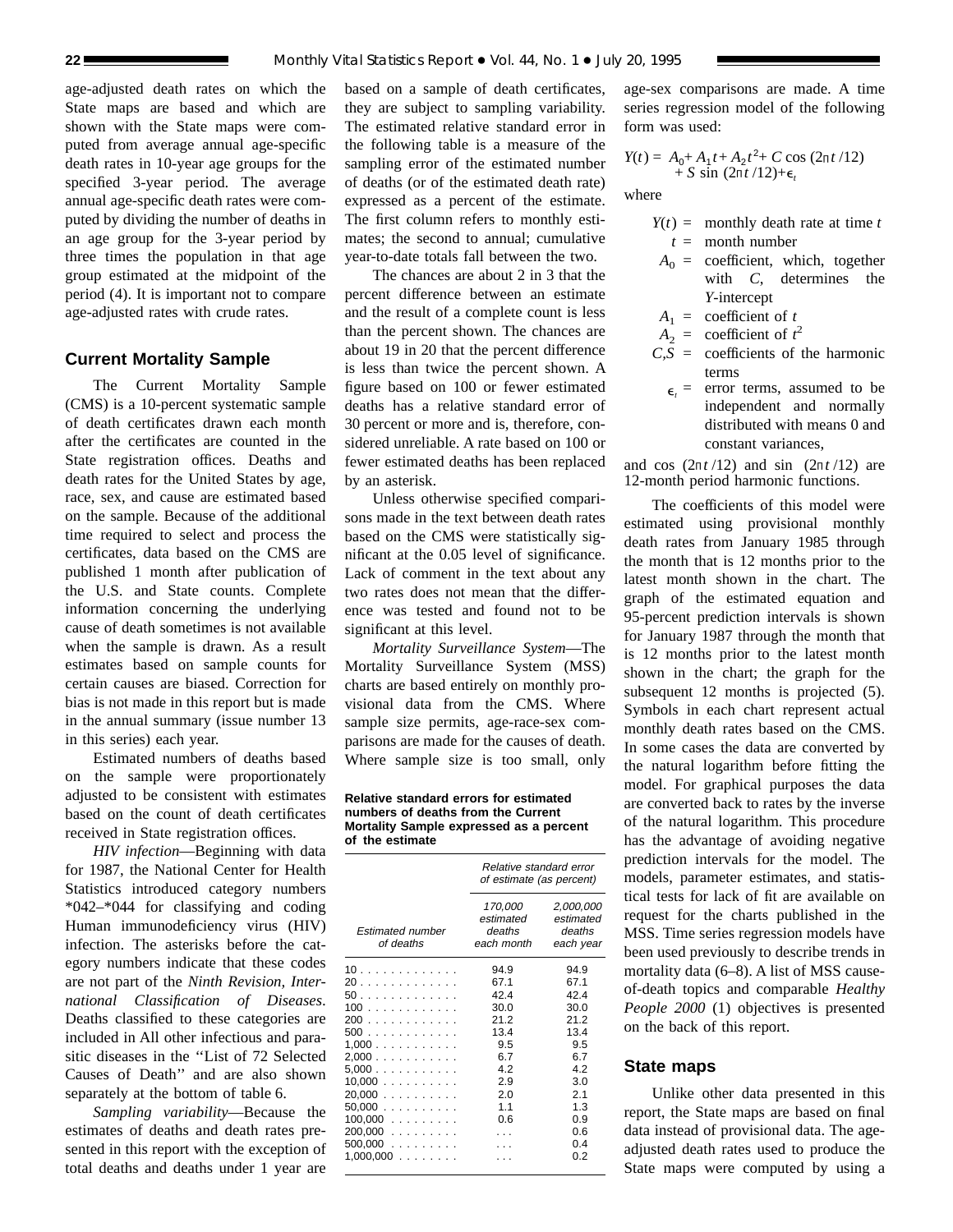3-year total number of deaths for 1989–91 and the 1990 census population enumerated as of April 1, 1990 (4). Assigning the States into the given categories on the maps was carried out in two steps: (a) Determining whether the State age-adjusted death rate differed significantly from the corresponding U.S. rate at the 0.05 level of significance; (b) Then grouping the State rates found to be significantly different from the U.S. rate into the four categories: 10 highest State rates of those significantly greater than the U.S. rate, remaining State rates significantly greater than the U.S. rate, 10 lowest State rates of those significantly lower than the U.S. rate, and remaining State rates significantly lower than the U.S. rate. Age-adjusted death rates and the corresponding 95-percent confidence intervals are shown in the tables. The symbols "†" and "††" in the tables are used to denote State rates that differ significantly from the U.S. rate at the 0.05 and 0.01 levels of significance, respectively. Different procedures were used to determine tests of statistical significance and confidence intervals, depending on the number of deaths.

For 50 deaths or more, the standard normal *Z* statistic was used to perform the significance test:

$$
Z = (R'_{\rm s} - R'_{\rm us}) / \sqrt{S^2 (R'_{\rm s}) + S^2 (R'_{\rm us})}
$$

where

- $R'_s$  = age-adjusted rate for 1989–91 for the given State per 100,000 U.S. standard million population
- $R'_{\text{us}} = \text{age-adjusted}$  rate for 1989–91 for the United States per 100,000 U.S. standard million population
- $S^2(R'_s)$  = estimated variance of the age-adjusted death rate for 1989–91 for the State

$$
S2 (R'us) = estimated variance of the age-adjusted death ratefor 1989–91 for the United States
$$

The variance of the age-adjusted death rate was computed in terms of the variances of age-specific death rates (9) under the assumption that the age-specific death rates are binomial proportions (10). The 95-percent confidence limits were estimated as follows:

Lower limit = 
$$
R'_{s}
$$
 – 1.96 •  $S(R'_{s})$   
and

Upper limit = 
$$
R'_s
$$
 + 1.96 •  $S(R'_s)$ 

For 1–49 deaths, the lower and upper 95-percent confidence limits were estimated as described elsewhere (11). The difference between the State and U.S. age-adjusted rates was determined to be statistically significant at the 0.05 or 0.01 level if the rates' respective 95-percent or 99-percent confidence limits did not overlap.

For zero deaths, the following test statistic  $(\lambda)$  was used to perform the significance test:

$$
\lambda = \left[\sum_{x=1}^{n} M_{x(\text{us})} \bullet P_{x(\text{s})}\right] / 100,000
$$

where

- $M_{x \text{ (us)}}$  = age-specific death rate per 100,000 population in the *x*th age group for the United **States** 
	- $P_{x(s)}$  = population in the *x*th age group for the given State
		- $n =$  number of age groups = 11

The difference between the State and U.S. age-adjusted rates was determined to be statistically significant at the 0.05 level if  $3.00 \leq \lambda < 4.61$ . The difference between the State and U.S. age-adjusted rates was determined to be statistically significant at 0.01 level if  $\lambda \geq 4.61$  (12). For zero deaths, confidence limits for the age-adjusted death rates are not applicable.

## **References**

1. U.S. Department of Health and Human Services. Healthy People 2000: National health promotion and disease prevention objectives. Washington: Public Health Service. 1991.

2. Feinleib M, Zarate AO, eds. Reconsidering age adjustment procedures: Workshop proceedings. National Center for Health Statistics. Vital Health Stat 4(29). 1992.

3. Grove RD, Hetzel AM. Vital statistics rates in the United States, 1940–1960. Public Health Service. Washington: National Center for Health Statistics. 1968.

4. U.S. Bureau of the Census. Unpublished data from the 1990 census consistent with State population estimates by age and sex: 1980 to 1992; series P-25, no 1106. U.S. Government Printing Office, 1993.

5. Ostle B. Statistics in research. 2d ed. Ames, Iowa: The Iowa State University Press. 159–221. 1963.

6. Lui KJ, Kendal AP. Impact of influenza epidemics on mortality in the United States from October 1972 to May 1985. Am J Public Health 77(6):712–6. 1987.

7. Serfling RE. Methods for current statistical analysis of excess pneumonia-influenza deaths. Public Health Rep 78(6):494–506. 1963.

8. Shumway RH. Applied statistical time series analysis. Englewood Cliffs, New Jersey: Prentice-Hall. 1988.

9. Chiang CL. Standard error of the age-adjusted death rate. Vital statistics-Special reports. 47(9). National Office of Vital Statistics. Washington: Public Health Service. 1961.

10. Seal HL. Mortality data and the binomial probability law. Skand. Actuar. 33:188–216. 1949.

11. Haenszel W, Loveland DB, Sirken MG. Lung cancer mortality as related to residence and smoking histories. I. White males. JNCI 28:947–1001. 1962.

12. Louis TA. Confidence intervals for a binomial parameter after observing no successes. The American Statistician 35(3):154. 1981.